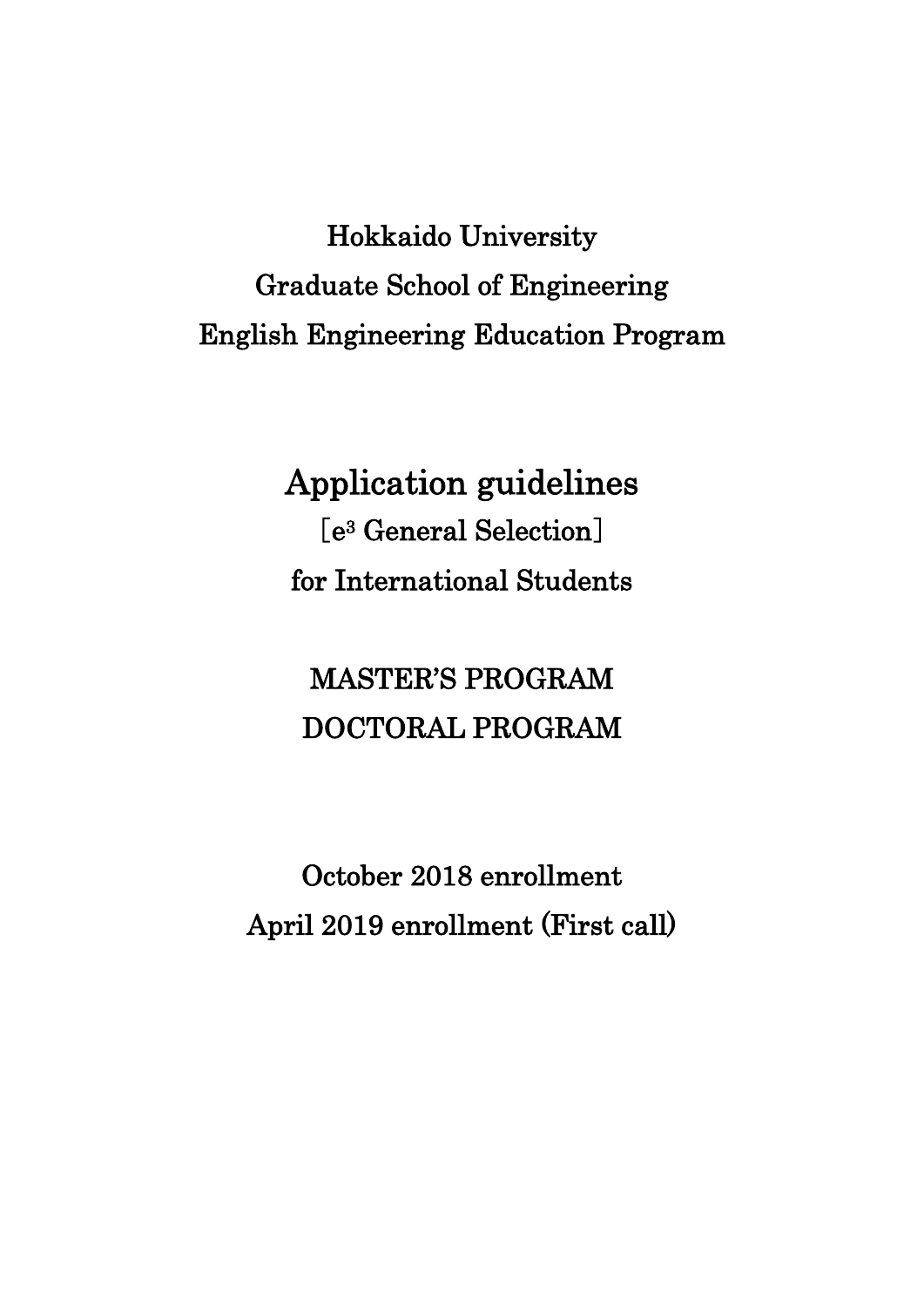# Contents

| 5. |  |
|----|--|
|    |  |
|    |  |
|    |  |
|    |  |
|    |  |
|    |  |
|    |  |
|    |  |
|    |  |
|    |  |
|    |  |
|    |  |
|    |  |
|    |  |
|    |  |
|    |  |
|    |  |
|    |  |
|    |  |
|    |  |
|    |  |
|    |  |
|    |  |
|    |  |
|    |  |
|    |  |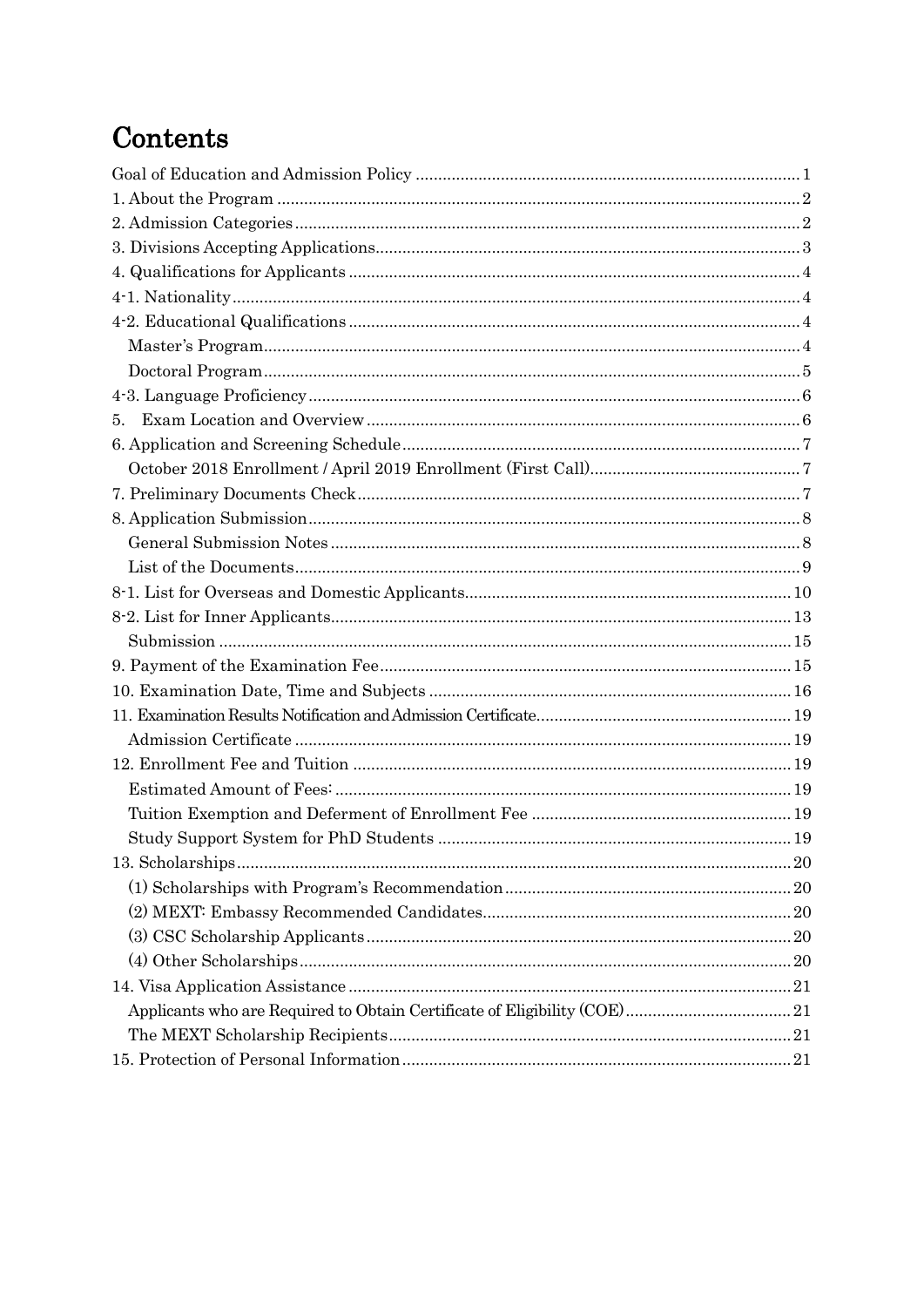#### <span id="page-2-0"></span>Goal of Education

The goal of Hokkaido University Graduate School of Engineering is through the succession and creation of study, to nurture individuals who have general education and advanced technical skills in the field of engineering; who have knowledge in diverse areas with which they can adapt to globalization, ongoing advancements in science and technology, and the trend toward interdisciplinary approaches; and who have discernment and the ability to meet practical challenges.

#### Admission Policy

This graduate school accepts applicants who have graduated with a major in a field of science and engineering and want to obtain a Master's or Doctoral degree in engineering as well as promising mature applicants who gained work experience after completing an undergraduate and Master' degree, and now are interested in earning a doctoral degree.

The graduate school also actively accepts international students. Mature and international students who pass the entrance examination may enroll in either April or October.

The master's course entrance examination includes a written exam that covers language skills and field−specific knowledge and an oral exam. The written exam is given to measure the applicant's level of understanding of basic and specialized subjects in the fields of study in each division, but to ensure that the university accepts students with a broad range of skills, students may select their examination subjects from many different subjects.

The doctoral course entrance examination includes a written exam that covers language skills and field−specific knowledge and an oral exam to evaluate the applicant's research skills.

In some divisions, individuals with outstanding academic records or with extensive research and development experience at companies or other institutions may be exempted from taking the written exam.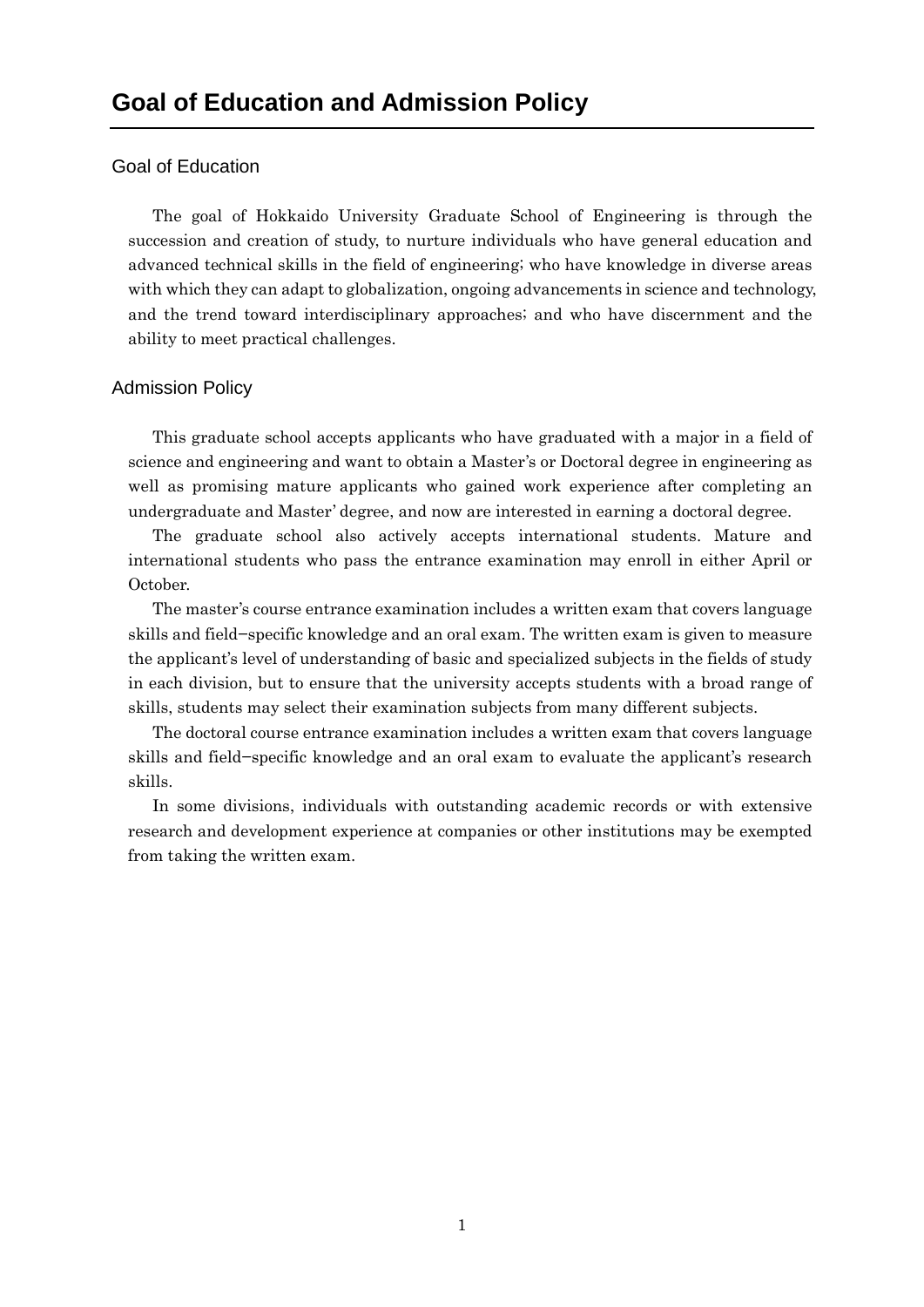# <span id="page-3-0"></span>**1. About the Program**

International graduate program in English (Master's and Doctoral degree) was first established at Graduate School of Engineering, Hokkaido University in year 2000 as English Graduate Program in Social Environmental Engineering (EGPSEE) in order to attract qualified international students, who speak little or no Japanese. Program has gradually expended to cover the other fields of engineering, and was renamed English Engineering Education Program (hereafter referred as  $e^3$  program) from 2007. The program comprises of 12 divisions encompassing all fields of Engineering.

The program aims to educate together International and Japanese students in Master's and Doctoral degrees in a multicultural and inter-disciplinary environment in English. The goal of the e3 program is to foster globally competitive individuals, engineers and researchers, who possess in-depth knowledge, are equipped with up-to-date technologies, have global mindset, and are able to work, taking leadership in various fields.

To foster the individuals described above and achieve its goal,  $e<sup>3</sup>$  program embraces the diversity of origins of the applicants and recruits students from all over the world.

# <span id="page-3-1"></span>**2. Admission Categories**

Admission screening to the program is conducted under the three categories. Please carefully confirm eligibility, requirements and deadlines for each category in the respective application guidelines, and choose an appropriate one. These guidelines describe the matters related to e3 General Selection.

- e3 Special selection (please refer to the respective guidelines)
- e3 General selection
- Double Degree Program special selection (please refer to the respective guidelines)

Additionally, applicants who have already passed the general examination of Graduate School of Engineering can be accepted to  $e^3$  program under the two categories below:

- Acceptance to the program after passing the general selection
- Transfer to the program within the Graduate School of Engineering

Application guidelines for each category are published online on program's web page: <http://www.eng.hokudai.ac.jp/e3/>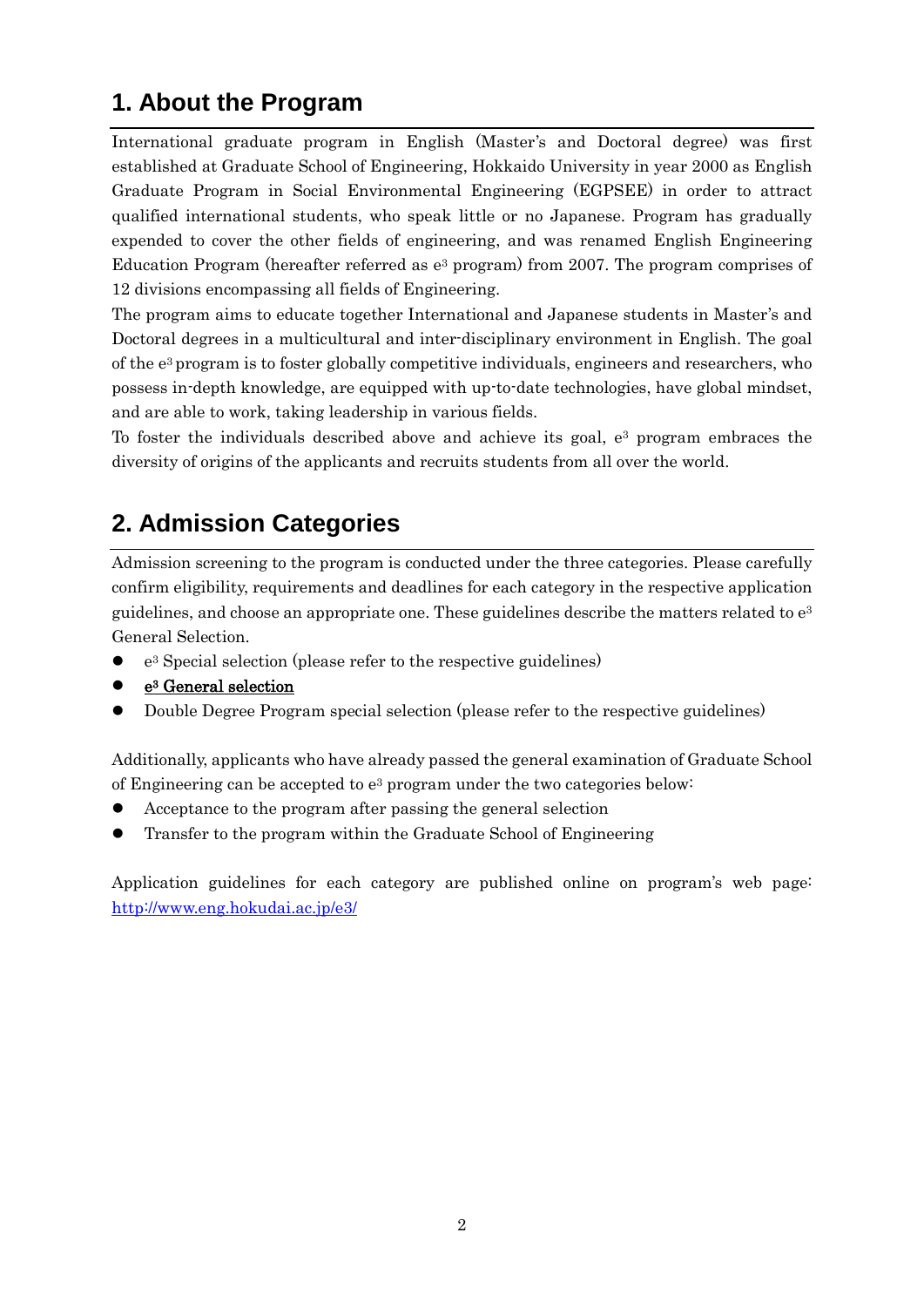# <span id="page-4-0"></span>**3. Divisions Accepting Applications**

The number of openings:several Master's and Doctoral program students in the listed below divisions.

### [MASTER'S PROGRAM]

October Enrollment 2018

| Division                               | Division                          |
|----------------------------------------|-----------------------------------|
| <b>Applied Physics</b>                 | <b>Environmental Engineering</b>  |
| Field Engineering for the Environment  | Sustainable Resources Engineering |
| Engineering and Policy for Sustainable | Cooperative Program for Resources |
| Environment                            | Engineering                       |

#### April Enrollment 2019

| Division                                              | Division                                         |
|-------------------------------------------------------|--------------------------------------------------|
| <b>Applied Physics</b>                                | Human Environmental Systems                      |
| Field Engineering for the Environment                 | Environmental Engineering                        |
| Engineering and Policy for Sustainable<br>Environment | Sustainable Resources Engineering                |
| Architectural and Structural Design                   | Cooperative Program for Resources<br>Engineering |

### [DOCTORAL PROGRAM]

#### October Enrollment 2018

| Division                              | Division                                              |
|---------------------------------------|-------------------------------------------------------|
| <b>Applied Physics</b>                | Engineering and Policy for Sustainable<br>Environment |
| Materials Science and Engineering     | <b>Environmental Engineering</b>                      |
| Field Engineering for the Environment | Sustainable Resources Engineering                     |

#### April Enrollment 2019

| Division                              | Division                                              |
|---------------------------------------|-------------------------------------------------------|
| <b>Applied Physics</b>                | Engineering and Policy for Sustainable<br>Environment |
| Materials Science and Engineering     | Environmental Engineering                             |
| Field Engineering for the Environment | Sustainable Resources Engineering                     |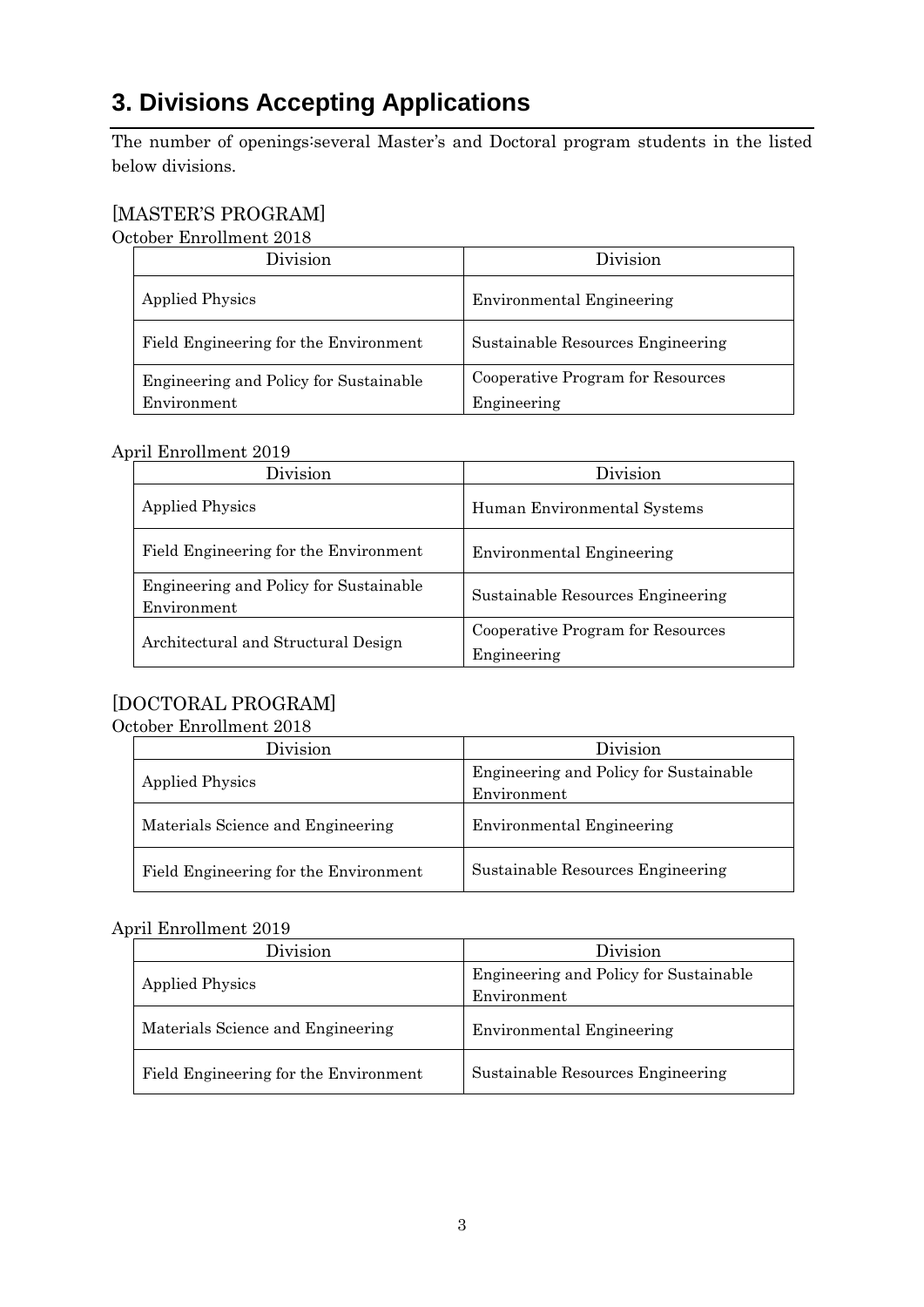## <span id="page-5-1"></span><span id="page-5-0"></span>**4-1. Nationality**

- 1. Non-Japanese nationals
- 2. Those who have/will obtain the Japanese residence status "student" by the time of enrollment

\*If you are a non-Japanese national other than listed under the category (2), please inquire to the e3 program office before the period of the Preliminary Screening of Qualifications. There is a possibility you are qualified to apply for admission to Graduate School of Engineering, Hokkaido University if you apply for the preliminary screening of qualifications. (Please refer to section 4-2 for the details about Acceptance Period of the Preliminary Screening of Qualifications.)

# <span id="page-5-2"></span>**4-2. Educational Qualifications**

### <span id="page-5-3"></span>**Master's Program**

1. Individuals who have been awarded a bachelor's degree or the equivalent to Bachelor's degree based on the completion of a course with a study period of at least three years at a university or educational institution outside Japan, or expected to be awarded by September 2018 (in case of October 2018 Enrollment) or March 2019 (in case of April 2019 Enrollment). 2. Individuals who have completed or are expected to graduate from a Japanese University by September 2018 (in case of October Enrollment) or March 2019 (in case of April Enrollment).

3. Applicants who do not fall under the categories listed above, but who are recognized as possessing the equivalent or greater academic skill as that of a university graduate based on the individual assessment of qualifications and who will be 22 years of age as of September 30, 2018 (in case of October Enrollment) or March 31, 2019 (in case of April 2019 Enrollment). Such individuals have to apply for the Preliminary Screening of Qualifications in advance.

If you have other than listed above educational qualifications, please inquire to the  $e<sup>3</sup>$  program office.

### Preliminary Screening of Qualifications

Applicants whose educational qualifications fall under 3 in the section 4-2, "Master's Program" should apply for the preliminary screening of qualifications. We will conduct the screening before accepting physical applications form, thus please submit the documents indicated in the section 8-1 along with the documents "Application for the preliminary screening of qualifications" to the e<sup>3</sup> Program Office by e-mail. Please make sure that the application for the preliminary screening of qualifications has name of your expected supervisor.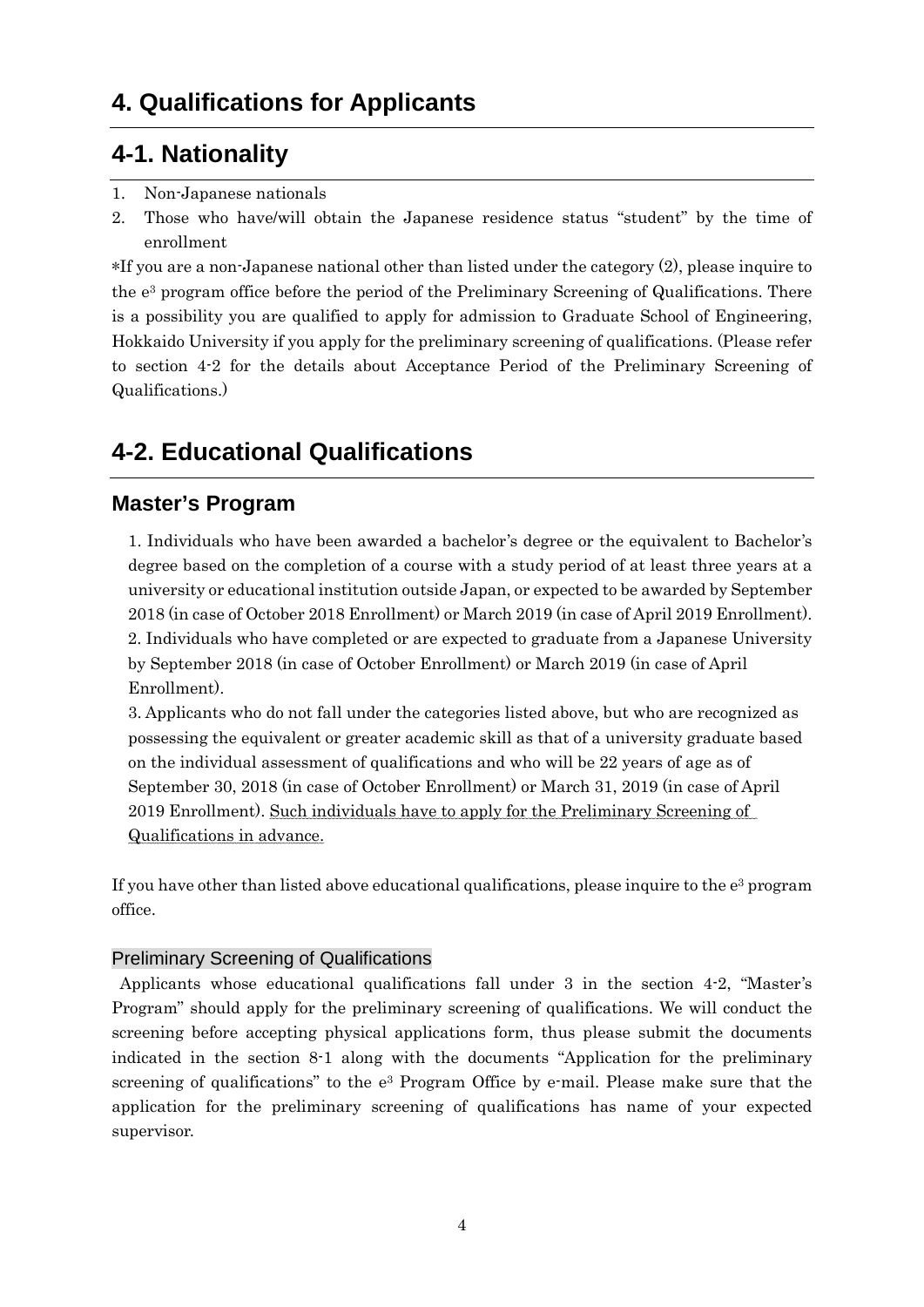| Acceptance Period of<br>the Preliminary Screening of Qualifications | June 6 - 12, 2018 |
|---------------------------------------------------------------------|-------------------|
| Results Announcement                                                | June 25, 2018     |

### <span id="page-6-0"></span>**Doctoral Program**

- ① Individuals who have been awarded a Master's degree or equivalent to Master's degree based on the completion of a course at a university or educational institution outside Japan, or expected to be awarded by September 2018 (in case of October 2018 Enrollment) or March 2019 (in case of April 2018 Enrollment).
- ② Individuals who have completed or are expected to complete Master's degree from a Japanese University by September 2018 (in case of October Enrollment) or March 2019 (in case of April Enrollment).
- ③ Applicants who do not fall under the categories listed above, but are recognized as possessing the equivalent or greater academic skill as that of a person who has a master's degree based on the individual assessment of qualifications and who will be 24 years of age as of September 30, 2018 (in case of October 2018 Enrollment) or as of March 31, 2019 (in case of April 2019 Enrollment). Such individuals have to apply for Preliminary Screening of Qualifications in advance.

If you have other than listed above educational qualifications, please inquire to the  $e<sup>3</sup>$  program office.

### Preliminary Screening of Qualifications

Applicants whose educational qualifications fall under ③ in the section 4-2, "Doctoral Program" should apply for the preliminary screening of qualifications. We will conduct the screening before accepting physical applications form, thus please submit the documents indicated in the section 8-1 along with the documents "Application for the preliminary screening of qualifications" to e3 Program Office by e-mail. Please make sure that the application for the preliminary screening of qualifications has the name of your expected supervisor.

| Acceptance Period of the Preliminary Screening of $\parallel$<br>Qualifications | June 6 - 12, 2018 |
|---------------------------------------------------------------------------------|-------------------|
| Results Announcement                                                            | June 25, 2018     |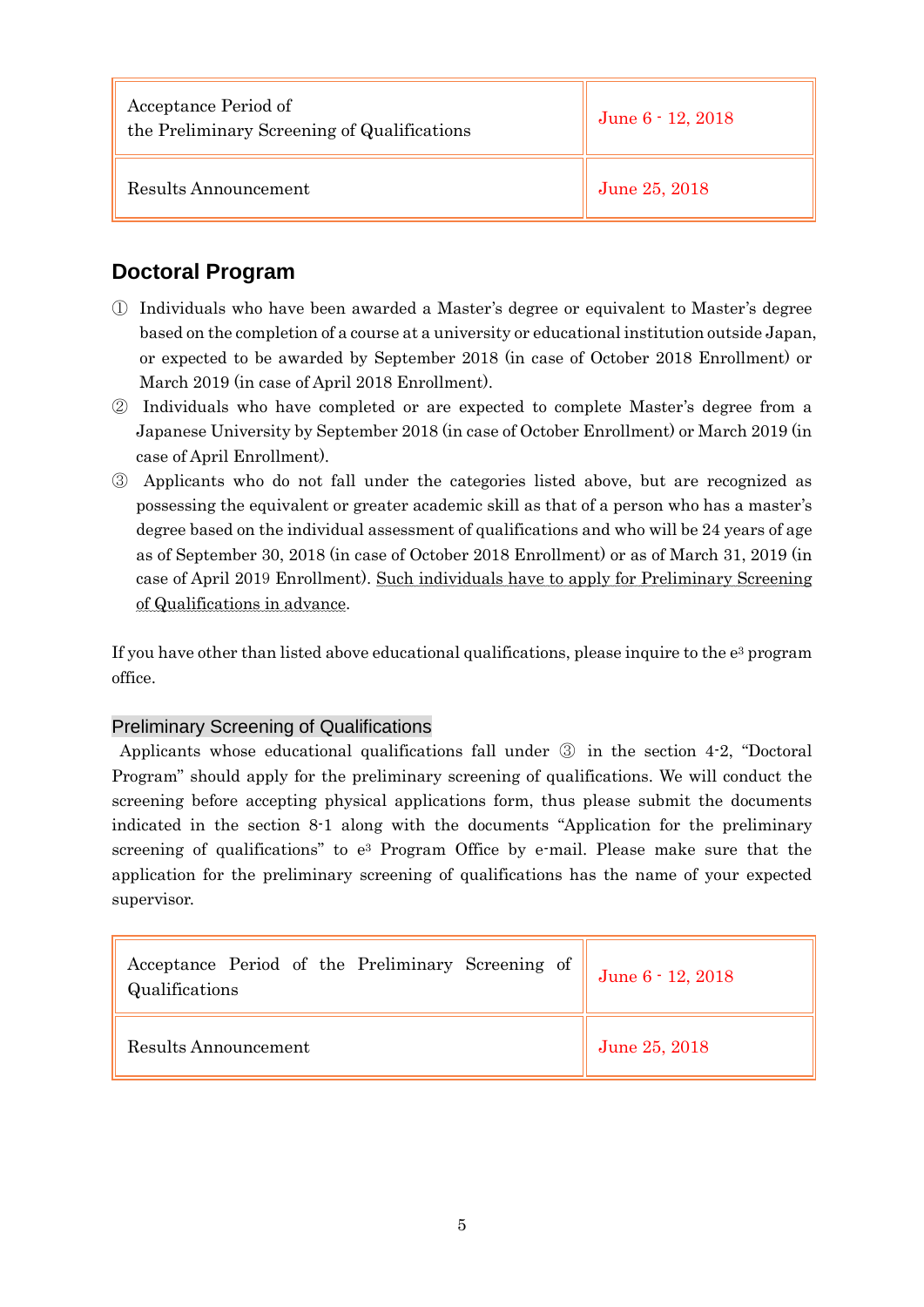# <span id="page-7-0"></span>**4-3. Language Proficiency**

English is the language of instruction in all classes of the program and applicants must possess comprehensive knowledge of the English language. Applicants are required to submit an official test score above the minimum requirement.

| Minimum English Proficiency Requirements |            |       |           |
|------------------------------------------|------------|-------|-----------|
| TOEFL iBT Test*                          | TOEFL PBT* | IELTS | TOEIC L&R |
|                                          | 550        | 6.0   | 670       |

\*TOEFL university code: 8648

#### **Exemptions**

- Applicants who graduated or are expected to graduate from a full-time Bachelor's degree program where the medium of instruction is English
- Applicants who graduated or are expected to graduate from a full-time Master's degree program where the medium of instruction is English
- Applicants whose native language is English (Please inquire about your qualification to  $e^3$ program office.)

To be considered for exemption, the applicant has to submit a proof that medium of instruction (MI) at the university/program was English, such as official MI certificate issued by the university, MI being specified in the official transcript or graduation certificate, official letter from the institution. Certificates or letters mentioned above are not required for the countries where English is the first language.

If you have any concerns whether you qualify for an exemption please directly inquire to the e3 program well ahead of the deadline.

For the details on the test results submission, please refer to the list of the application documents.

## <span id="page-7-1"></span>**5. Exam Location and Overview**

Admission decision through the  $e^3$  General Selection is based on the results of the on-campus entrance examination.

[Exam Location & Venues]

Entrance examination is conducted at Graduate School of Engineering, Hokkaido University (Sapporo Campus).

Address: Graduate School of Engineering, Hokkaido University

Kita 13 Nishi 8, Kita-ku, Sapporo, Hokkaido 060-8628, Japan

The venues for each subject will be announced the day before the examination on the notice board at the entrance hall of the main building of Faculty of Engineering (A-building). Please refer to pp 16-18 regarding the Examination date, time.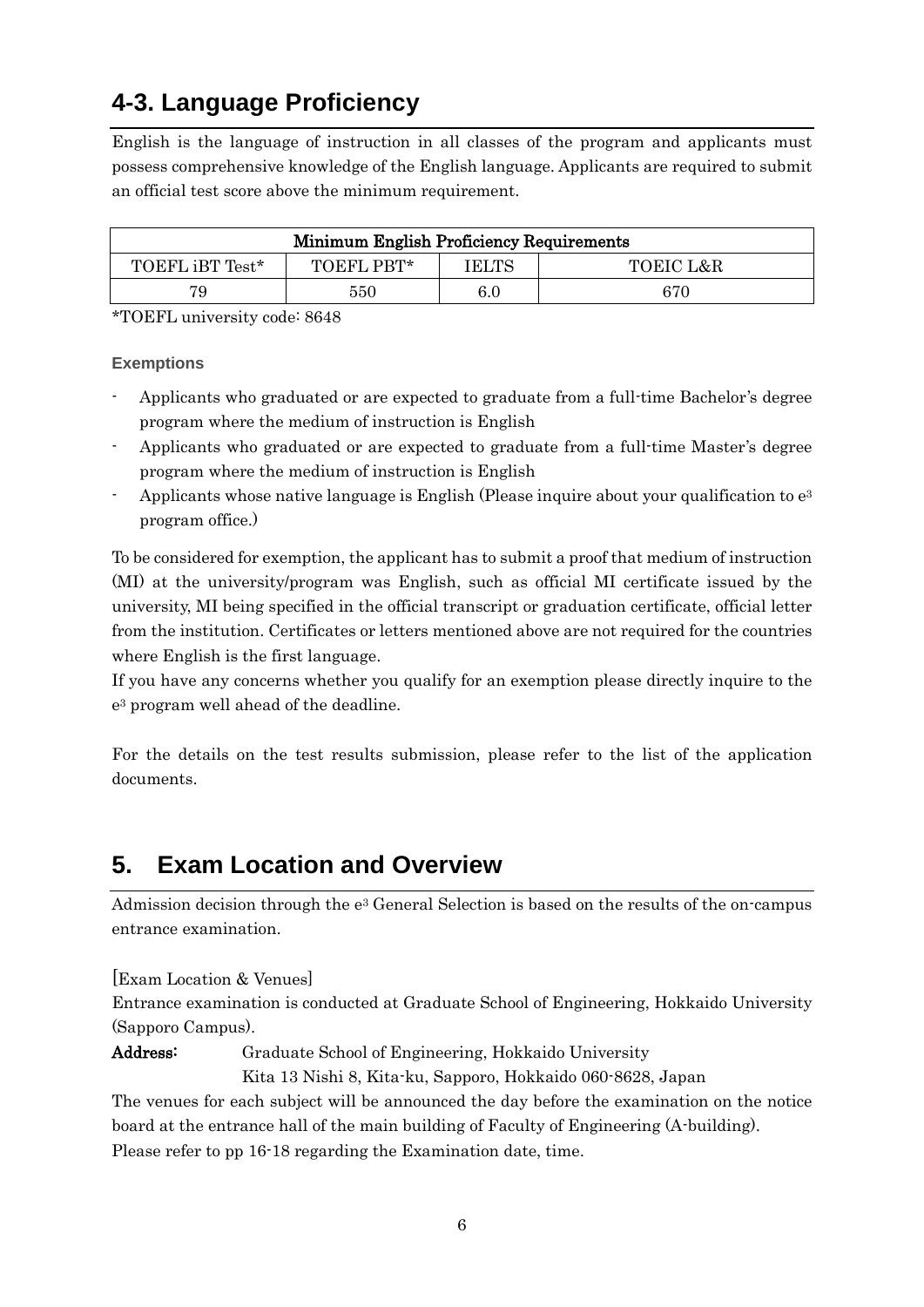#### [Overview]

Examination includes written or oral examination on professional subjects, and an interview. Exam questions are prepared in English and oral examinations and an interview are conducted in English. Examination of the e3 General Selection is conducted on the same dates as the entrance examination of e3 Special selection second-round screening.

# <span id="page-8-0"></span>**6. Application and Screening Schedule**

- ・e3 General Selection will be conducted on the schedule below.
- ・For further details, please refer to sections "7. Preliminary check", sections "8. Application Submission" and sections "9. Payment of the examination fee".
- ・Application is considered complete only when the examination fee is paid and originals of the application documents arrived to the  $e<sup>3</sup>$  office during the specified application period.

## <span id="page-8-1"></span>**October 2018 Enrollment / April 2019 Enrollment (First Call)**

| Procedure                                                                                               | <b>Dates</b>            |
|---------------------------------------------------------------------------------------------------------|-------------------------|
| Preliminary Documents Check/<br>Preliminary Screening of Qualifications<br>$\rightarrow$ sections 7     | June $6 - 12$ , $2018$  |
| Documents Check Results Notification                                                                    | By June 25, 2018        |
| Preliminary Screening of Qualifications<br>Results Announcement                                         | June 25, 2018           |
| Submission of Hard Copy Application and<br><b>Examination Fee Payment</b><br>$\rightarrow$ sections 8,9 | June 26 - July 6, 2018  |
| On campus entrance examination                                                                          | <b>August 8-9, 2018</b> |
| <b>Examination results Announcement</b>                                                                 | <b>August 31, 2018</b>  |

# <span id="page-8-2"></span>**7. Preliminary Documents Check**

In order to ensure that the applicant has the application qualification, and the  $e<sup>3</sup>$  program has a faculty member who can provide a proper supervision on the proposed research topic, all applicants are required to submit the documents listed in section "8. Application submission" for preliminary check before submitting their formal application.

Applications are reviewed on a rolling basis and results of documents check are notified by email. Applicants are not required to pay the application fee until they have successfully passed the preliminary check and are asked to submit physical application documents.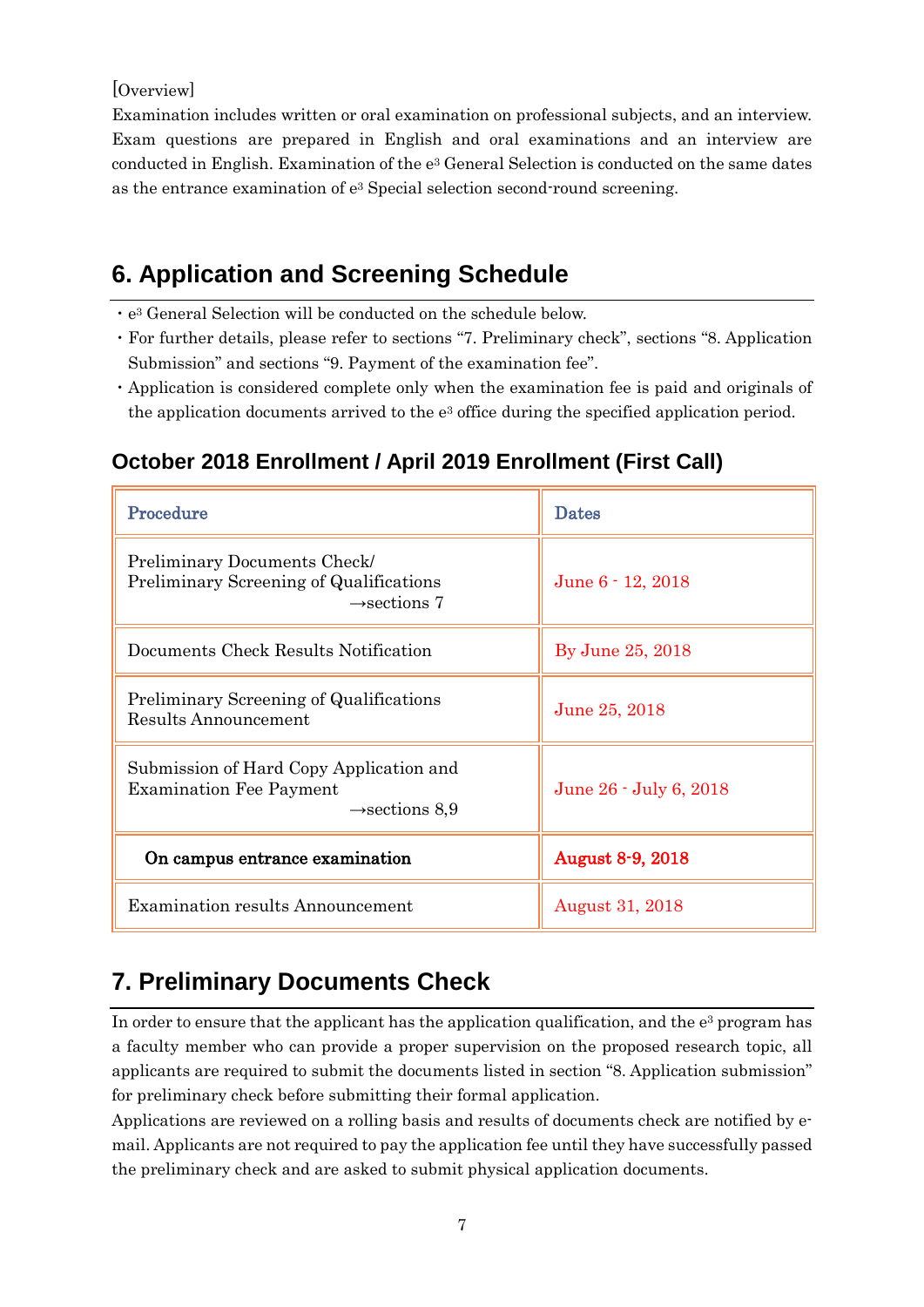Applicants are required to make a proper background search, and identify the faculty members who research the relevant field of study. The list of laboratories and faculty members is available online at: http://www.eng.hokudai.ac.jp/e3/e3study/divisions

Applicants are recommended to specify two potential supervisors. Prior contact with a potential supervisor is not required. If the applicant ticks "I agree to be considered for acceptance by different supervisor/laboratory", his or her application may be recommended to another laboratory that is not identified in the application form, but deemed appropriate. However, the  $e<sup>3</sup>$  program cannot guarantee any alternative suggestion for the applicant.

Documents for preliminary check shall be submitted by e-mail ( $\frac{\text{eprogram}\textcircled{e}$ eng.hokudai.ac.jp) or be uploaded through the on-line documents submission system no later than the deadline listed below. (Please see the e3 program website: <http://www.eng.hokudai.ac.jp/e3/> )

Documents submission through the on-line documents submission system is preferred.

Applicants seeking a scholarship with a direct recommendation through the  $e^3$  program shall submit their documents during the period of screening for a particular scholarship. Please refer to the section 11, "Scholarships" for the details.

Applicants who have received the result in the process of scholarship screening prior to the period specified below are required to submit the e3 application form and other relevant documents listed in section "8. Application Submission" by the deadline, but don't need to resubmit certificates and forms already provided to the  $e<sup>3</sup>$  program's office.

| Submission Period for Soft Copy Documents | June 6 - 12, 2018        |
|-------------------------------------------|--------------------------|
| Documents check results notification      | $\vert$ By June 25, 2018 |

Applicants who received an e-mail from the  $e<sup>3</sup>$  program office shall submit the originals of the application documents and pay for the examination fee through the application website  $(\text{http://e-apply.jp/e/hokudai-eng/})$  during the application period. In the case that you did not

receive an e-mail from the  $e^3$  program office by Jun  $27<sup>th</sup>$ , please inquire about it.

# <span id="page-9-0"></span>**8. Application Submission**

### <span id="page-9-1"></span>**General Submission Notes**

- 1. All the required documents shall be delivered to the  $e<sup>3</sup>$  program office before the application deadline.
- 2. Formal application for admission is considered complete only when the examination fee is paid and the originals of the application documents arrived at the office during the specified application period. Please avoid any incorrect entries. Incomplete applications are not acceptable when you submit the hard copies for admission. Application will not be accepted if the hard copies are delivered past the deadline.
- 3. After you have completed the submission of your application, you cannot change the contents of the application.
- 4. For scholarships screening, the submission of originals may be required during the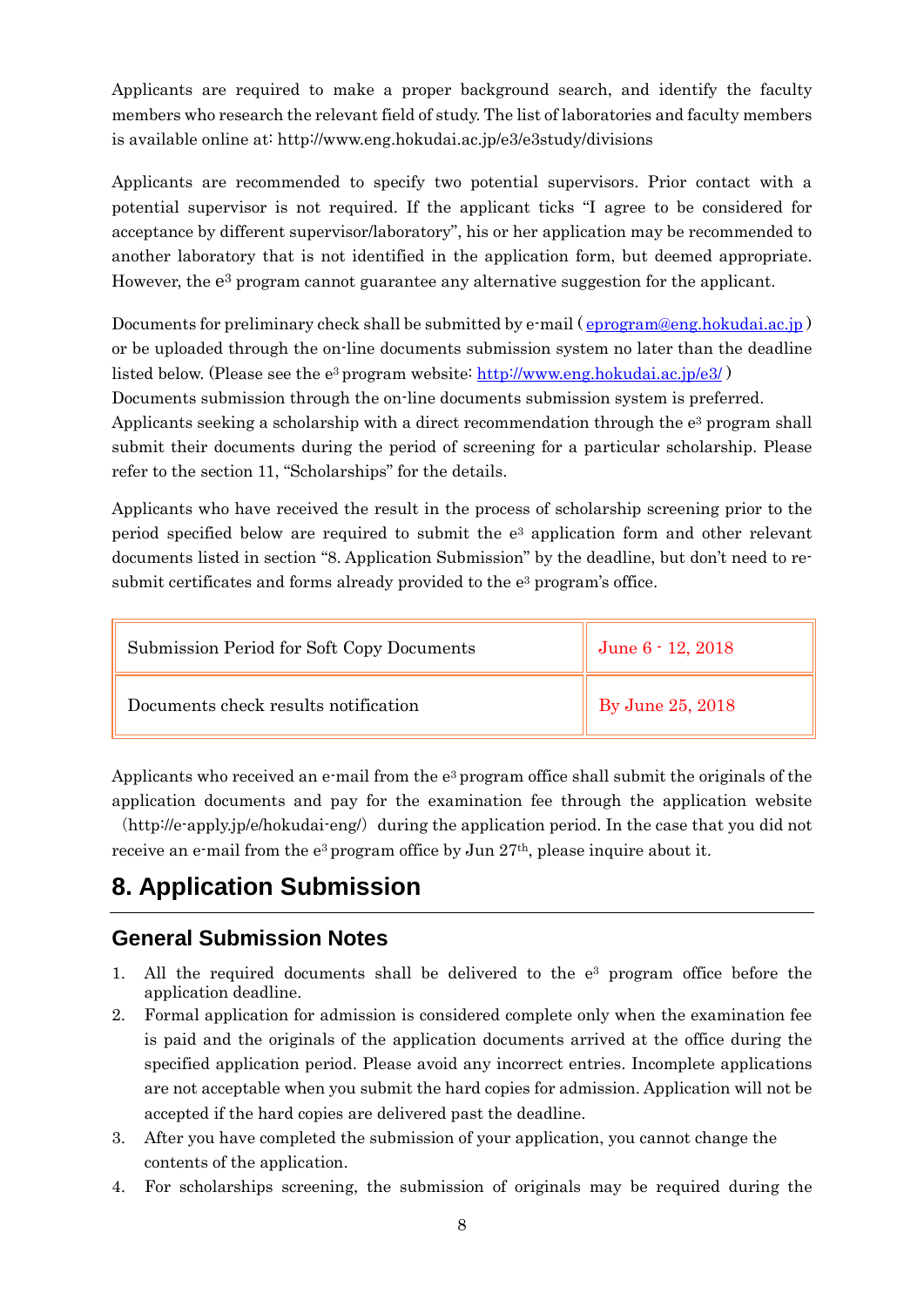selection screening. Please confirm the deadlines and requirements of each scholarship.

- 5. Application documents shall be written in English or official English translation shall be attached.
- 6. Either original or certified copy of the documents shall be prepared, unless otherwise specified. A copy can be certified by issuing institution or notary public.
- 7. Submitted documents are not returnable to the applicants for any reason. If any of the documents cannot be re-issued (such as graduation certificates, transcripts etc.), please submit a certified copy.
- 8. If any false description would be found in application documents, entrance approval may be cancelled.
- 9. Please do not staple the documents. If necessary, please use some removable clips instead.

### <span id="page-10-0"></span>**List of the Documents**

All the forms can be downloaded from the  $e<sup>3</sup>$  program's web page.

(<http://www.eng.hokudai.ac.jp/e3/admission-int/apply-admission> ) When specified, free format can be used.

Applicants currently enrolled in Graduate School of Engineering as Research Students or Master's course students shall refer to the list for "Inner Applicants", in the section 8-2.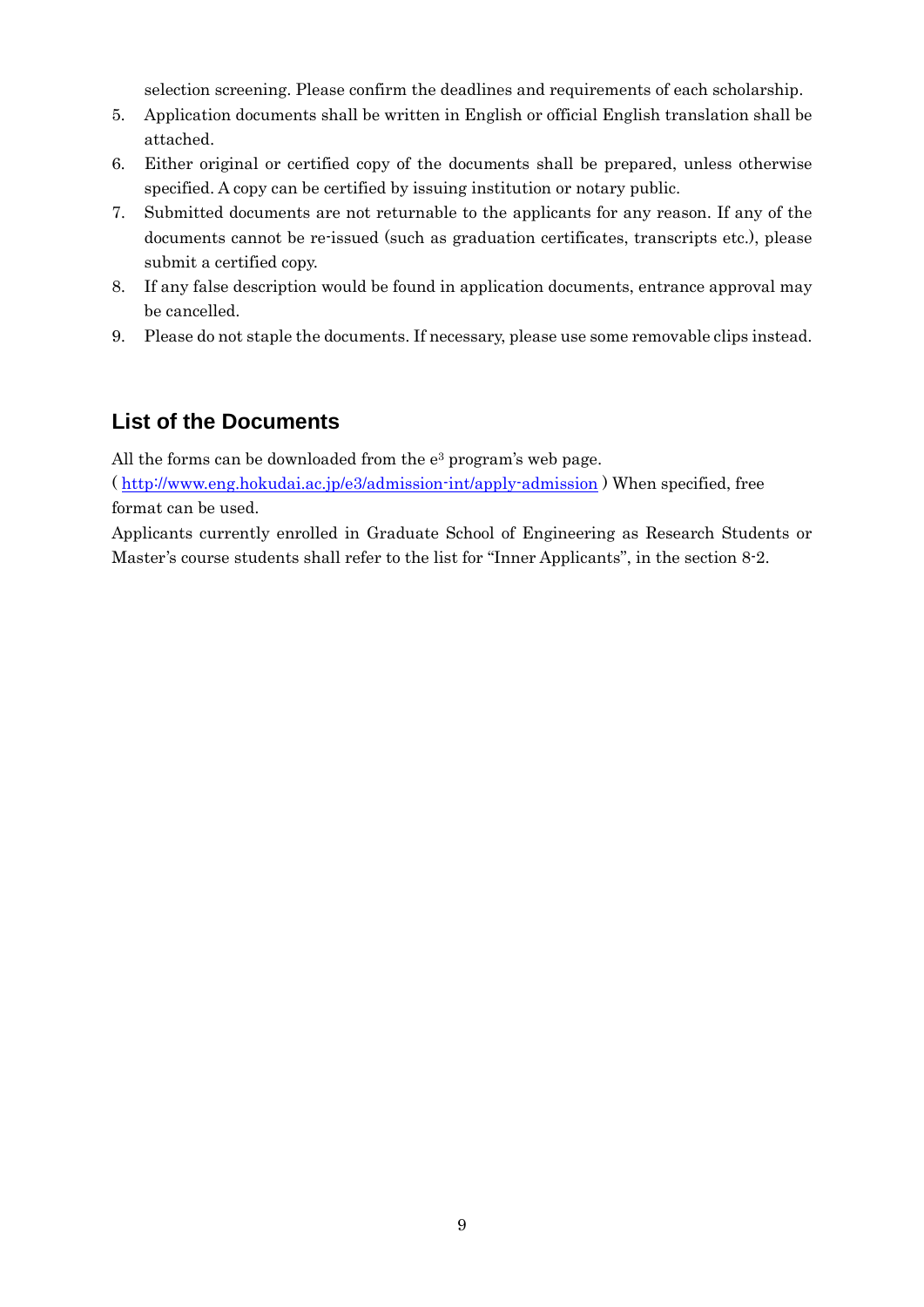## <span id="page-11-0"></span>**8-1. List for Overseas and Domestic Applicants (Graduates from Outside Hokkaido University)**

Documents marked \*are required only when it is applicable, and non-marked documents are required to submit. Please confirm the conditions for each of the items.

| 1               | e <sup>3</sup> Application Form                                                                                                                                                                                                                                                                                                                                                                                                                                                                                         |
|-----------------|-------------------------------------------------------------------------------------------------------------------------------------------------------------------------------------------------------------------------------------------------------------------------------------------------------------------------------------------------------------------------------------------------------------------------------------------------------------------------------------------------------------------------|
| $\overline{2}$  | <b>Admission Ticket</b>                                                                                                                                                                                                                                                                                                                                                                                                                                                                                                 |
| 3               | <b>Education History</b>                                                                                                                                                                                                                                                                                                                                                                                                                                                                                                |
| 4               | Three Photos, approximately 3.5x4.5 cm<br>(One of them shall be pasted to your e <sup>3</sup> application form)                                                                                                                                                                                                                                                                                                                                                                                                         |
| $\overline{5}$  | <b>Check List of Required Documents</b>                                                                                                                                                                                                                                                                                                                                                                                                                                                                                 |
| $6\phantom{1}6$ | <b>Research Proposal</b><br>If you have chosen two laboratories with different research topics, please prepare two<br>proposals.<br>Format:<br>JICA Innovative Asia, MEXT: Super Global Universities scholarships applicants shall<br>use e <sup>3</sup> -designated proposal format. Self-supported applicants, candidates with their<br>own scholarships are allowed to use a free format.                                                                                                                            |
| 7               | Abstract(s) of Bachelor's/Master's Thesis(es)<br>Format is free, but make sure to include the title, the author, the name of the<br>supervisor, date submitted (or expected to be submitted), and specify the type of<br>work (bachelor's thesis, graduation project etc)<br>If formal thesis wasn't a part of your degree program, please prepare a summary of<br>research project etc. you conducted at your home university.                                                                                         |
| $8*$            | <b>Abstract(s) of the Publication(s)</b><br>If you listed any first author papers (including conference proceedings) in your<br>publications list, please attach an abstract. Do not attach the full paper. If paper was<br>published in language other than English, please prepare the English abstract.<br>Please make sure that an abstract is accompanied with full reference information<br>including: Name(s) of the author(s), title, and publication information.                                              |
| 9               | <b>Academic Transcripts</b><br>Official academic transcripts for every graduated / expected to graduate university<br>program (originals or certified copies) shall be prepared.<br>Only bachelor's degree holders: please submit transcripts from the undergraduate<br>school(s);<br>Master's degree holders: please submit transcripts from both undergraduate and<br>graduate schools;<br>The most recent transcripts are required if you haven't graduated yet.<br>Please make sure the date of issue is specified. |
| 10              | <b>Graduation/Expected Graduation Certificates</b><br>Applicants have to submit the originals or certified copy of graduation certificate for                                                                                                                                                                                                                                                                                                                                                                           |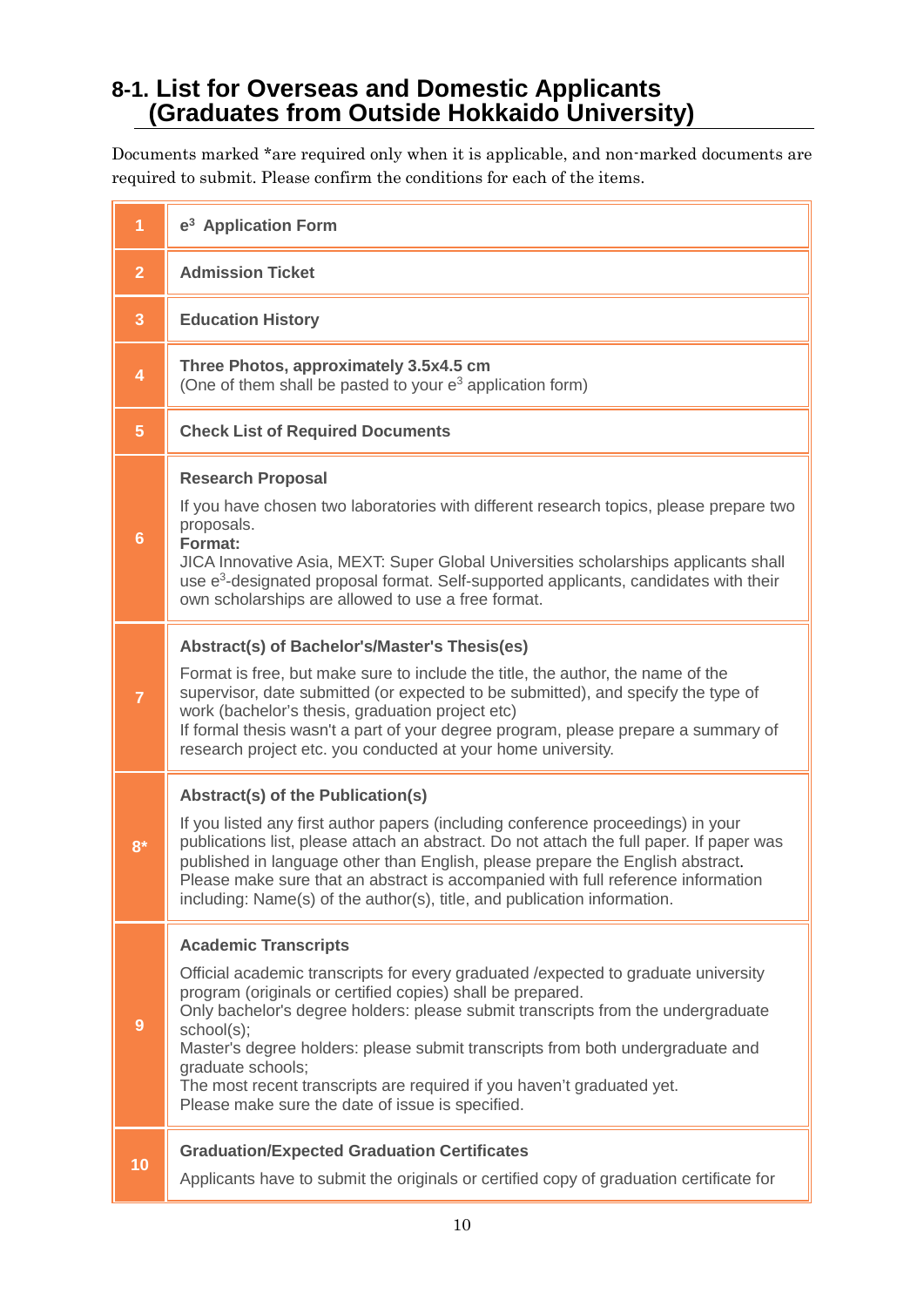|    | each graduated program. High school certificates are not required.                                                                                                                                                                                                                                                                                                                                                                 |                                                                                                                                                                                                                                                                |
|----|------------------------------------------------------------------------------------------------------------------------------------------------------------------------------------------------------------------------------------------------------------------------------------------------------------------------------------------------------------------------------------------------------------------------------------|----------------------------------------------------------------------------------------------------------------------------------------------------------------------------------------------------------------------------------------------------------------|
|    | Applicants who haven't graduated yet:<br>certificate must show the expected date of your graduation.<br>a certificate of enrollment which shows the date of the enrollment and<br>graduation)<br>Once you are conferred a diploma, please submit a copy if it's written in                                                                                                                                                         | Please prepare the most recent provisional certificate. The expected graduation<br>If your university does not issue an expected graduation certificate, please obtain<br>English/bi-lingual. If the diploma is written in your native language, please submit |
|    | graduation certificate in English or official translation.                                                                                                                                                                                                                                                                                                                                                                         |                                                                                                                                                                                                                                                                |
| 11 | <b>Two Recommendation Letters</b><br>/expected to graduate program.<br>work.<br><b>Format</b><br>You may either download e <sup>3</sup> designated letter format or use free format.<br>Please do not attach a letter from a potential supervisor at Hokkaido University.                                                                                                                                                          | The first letter shall be provided by your supervisor in the most recently graduated<br>The second letter can be provided by others familiar with your academic or professional                                                                                |
|    |                                                                                                                                                                                                                                                                                                                                                                                                                                    |                                                                                                                                                                                                                                                                |
|    | <b>Documents to Prove English Proficiency</b><br>Applicants are required to submit one of the original official test scores above the<br>minimum requirement: TOEFL iBT, TOEFL PBT, IELTS, TOEIC L&R or a proof of a<br>full-time degree program in English (original) to be considered for exemption.<br>Minimum English Proficiency Requirements for Admission:<br>TOEFL IBT Test:79; TOEFL PBT: 550; IELTS: 6.0; TOEIC L&R: 670 |                                                                                                                                                                                                                                                                |
|    |                                                                                                                                                                                                                                                                                                                                                                                                                                    |                                                                                                                                                                                                                                                                |
|    |                                                                                                                                                                                                                                                                                                                                                                                                                                    |                                                                                                                                                                                                                                                                |
|    | <b>Accepted Tests</b><br><b>TOEIC Listening &amp; Reading test</b>                                                                                                                                                                                                                                                                                                                                                                 | <b>Not Accepted Tests</b><br>TOEIC IP, TOEIC Speaking & Writing<br>Tests, TOEIC Speaking Test, TOEIC<br><b>Bridge Test</b>                                                                                                                                     |
|    | <b>TOEFL IBT, TOEFL PBT</b><br><b>IELTS</b> (Academic)                                                                                                                                                                                                                                                                                                                                                                             | <b>TOEFLITP</b><br><b>IELTS (General Training)</b>                                                                                                                                                                                                             |
| 12 | <b>Notes on Submission:</b><br><b>TOEFL</b> - Test reports can be requested to send directly to the e <sup>3</sup> program office. If<br>you specify that the test report form is sent directly to the e <sup>3</sup> program office, you do<br>not need to submit the original of the test score by yourself.<br>Institutional code: 8648                                                                                         |                                                                                                                                                                                                                                                                |
|    | <b>IELTS</b> - Scores can be also requested to be sent directly to the $e^3$ program office.<br>directly to the $e3$ program office, you do not need to submit the score by yourself.                                                                                                                                                                                                                                              | Please specify it in the application form. If you specify that the test report form is sent                                                                                                                                                                    |
|    | <b>Period of Validity</b><br>The test shall be taken within the last two years from the application deadline (June<br>6, 2018).                                                                                                                                                                                                                                                                                                    |                                                                                                                                                                                                                                                                |
|    | <b>Exemptions</b><br>Applicants whose native language is English<br>bachelor's degree program where the medium of instruction is English                                                                                                                                                                                                                                                                                           | Applicants who graduated or are expected to graduate from a full-time                                                                                                                                                                                          |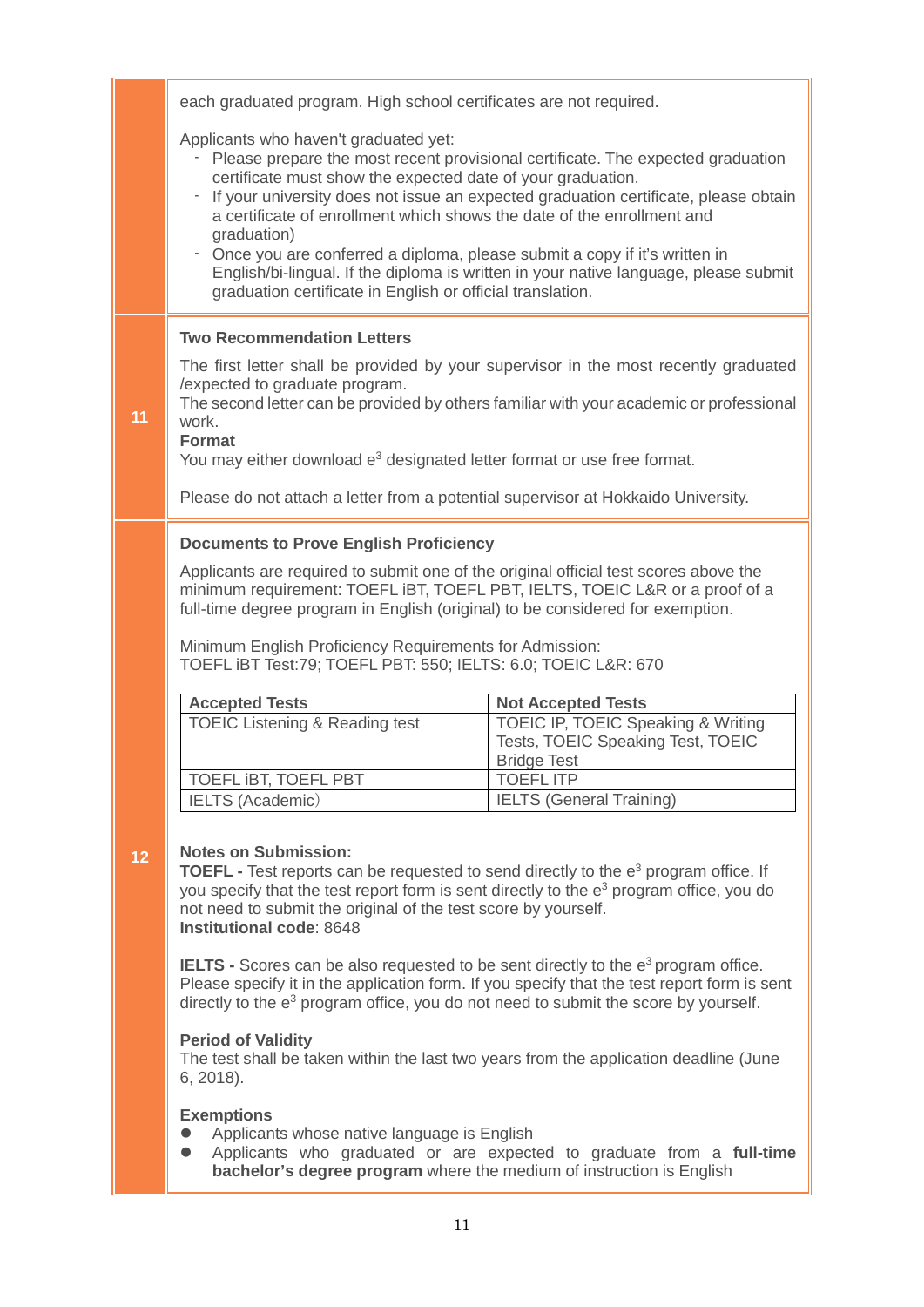|       | Applicants who graduated or are expected to graduate from a full-time Master's<br>degree program where the medium of instruction is English<br>To be considered for exemption, the applicant has to submit a proof that medium of<br>instruction (MI) at the university/program was English, such as official MI certificate<br>issued by the university, MI being specified in the official transcript or graduation<br>certificate, official letter from the institution. Such proof is not required for the countries<br>where English is the first language.<br>If you have any concerns whether you qualify as a native speaker of English, please<br>directly inquire to the e <sup>3</sup> program office well advance of the deadline. |
|-------|------------------------------------------------------------------------------------------------------------------------------------------------------------------------------------------------------------------------------------------------------------------------------------------------------------------------------------------------------------------------------------------------------------------------------------------------------------------------------------------------------------------------------------------------------------------------------------------------------------------------------------------------------------------------------------------------------------------------------------------------|
| $13*$ | A copy of Scholarship Approval Letter and Scholarship Information Form<br>Required from only applicants who granted a scholarship or in process for application<br>for a scholarship.<br>If you are granted a scholarship, please submit a letter from the organization<br>confirming the scholarship nomination and scholarship form describing the details of<br>the scholarship.<br>If you are still in the process of application/selection, please first submit the<br>scholarship information form only.<br>The form is not required from CSC, MEXT and JICA-funded scholarships applicants.                                                                                                                                             |
| $14*$ | <b>International Applicant's Declaration of Finance</b><br>Required from privately-funded applicants; Applicants with full support scholarship<br>are not required to submit the declaration.<br>If the bank can't stamp the form please contact the program's office.                                                                                                                                                                                                                                                                                                                                                                                                                                                                         |
| 15    | <b>Photocopy of Passport</b><br>The page showing your photo, nationality and name                                                                                                                                                                                                                                                                                                                                                                                                                                                                                                                                                                                                                                                              |
| $16*$ | <b>Copy of Residence Card (Both sides)</b><br>Applicants residing in Japan shall provide a copy of residence card.                                                                                                                                                                                                                                                                                                                                                                                                                                                                                                                                                                                                                             |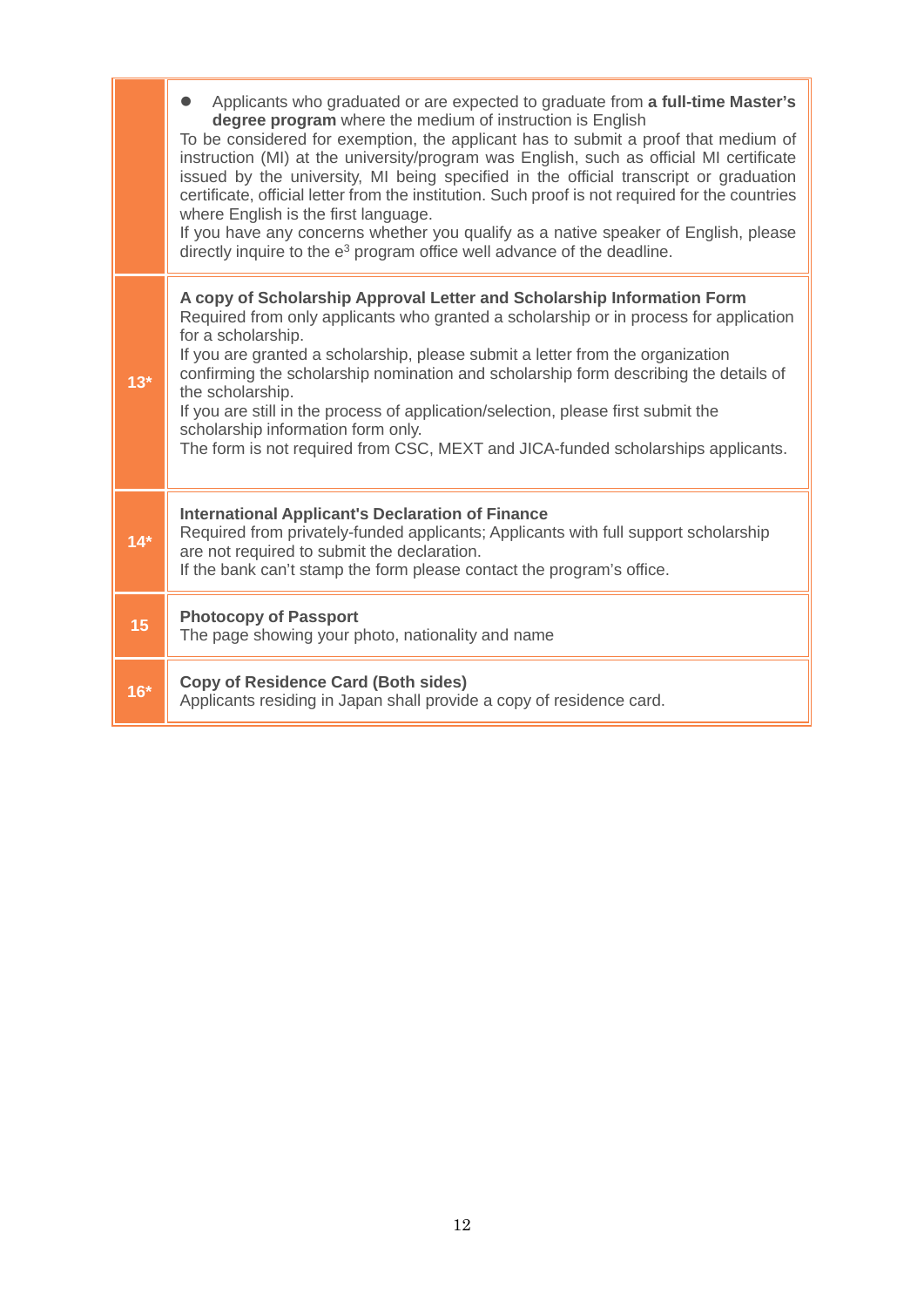### <span id="page-14-0"></span>**8-2. List for Inner Applicants (Currently Enrolled in Graduate School of Engineering, Hokkaido University as Research Students, or Master's Course Students)**

Documents marked \*are required only when it is applicable, and non-marked documents are required to submit. Please confirm the conditions for each of the items.

| 1              | e <sup>3</sup> Application Form                                                                                                                                                                                                                                                                                                                                                                                                                                                                                                                                                                                                                                             |  |  |
|----------------|-----------------------------------------------------------------------------------------------------------------------------------------------------------------------------------------------------------------------------------------------------------------------------------------------------------------------------------------------------------------------------------------------------------------------------------------------------------------------------------------------------------------------------------------------------------------------------------------------------------------------------------------------------------------------------|--|--|
| $\overline{2}$ | <b>Admission Ticket</b>                                                                                                                                                                                                                                                                                                                                                                                                                                                                                                                                                                                                                                                     |  |  |
| $\overline{3}$ | <b>Education History</b>                                                                                                                                                                                                                                                                                                                                                                                                                                                                                                                                                                                                                                                    |  |  |
| $\overline{4}$ | <b>Research Proposal</b><br>Free format                                                                                                                                                                                                                                                                                                                                                                                                                                                                                                                                                                                                                                     |  |  |
| 5              | Abstract(s) of Bachelor's/Master's Thesis(es)<br>Format is free, but make sure to include the title, the author, the name of the<br>supervisor, date submitted (or expected to be submitted), and specify the type of work<br>(bachelor's thesis, graduation project etc)<br>If formal thesis wasn't a part of your degree program, please prepare a summary of<br>research project etc. you conducted at your home university.<br>*Abstract of Bachelor's thesis is not required from currently enrolled Master's students.                                                                                                                                                |  |  |
| $6*$           | <b>Abstract(s) of the Publication(s)</b><br>If you listed any first author papers (including conference proceedings) in your<br>publications list, please attach an abstract. Do not attach the full paper. If paper was<br>published in language other than English please prepare English abstract. Please<br>make sure an abstract is accompanied with full reference information including:<br>Name(s) of the author(s), title, and publication information.                                                                                                                                                                                                            |  |  |
| $\overline{7}$ | <b>Academic Transcript for Master's program</b><br>Transcript for Master's program is required only from Master's course students<br>currently enrolled in Graduate Schools of Hokkaido University.                                                                                                                                                                                                                                                                                                                                                                                                                                                                         |  |  |
| 8              | <b>Recommendation Letter</b><br>From the current supervisor at the Graduate School of Engineering<br><b>Format</b><br>You may either download e <sup>3</sup> designated letter format or use free format.                                                                                                                                                                                                                                                                                                                                                                                                                                                                   |  |  |
| 9              | <b>Documents to Prove English Proficiency</b><br>*Documents are not required from those expected to complete Master's degree under<br>the e <sup>3</sup> program. Other applicants shall follow the submission guidelines below.<br>Applicants whose native language is not English are required submit one of the<br>original official test scores above the minimum requirement: TOEFL iBT, TOEFL PBT,<br>IELTS, TOEIC L&R or a proof that they completed a full-time degree program in<br>English (original) to be considered for exemption.<br>Minimum English Proficiency Requirements for admission:<br>TOEFL IBT Test:79; TOEFL PBT: 550; IELTS: 6.0; TOEIC L&R: 670 |  |  |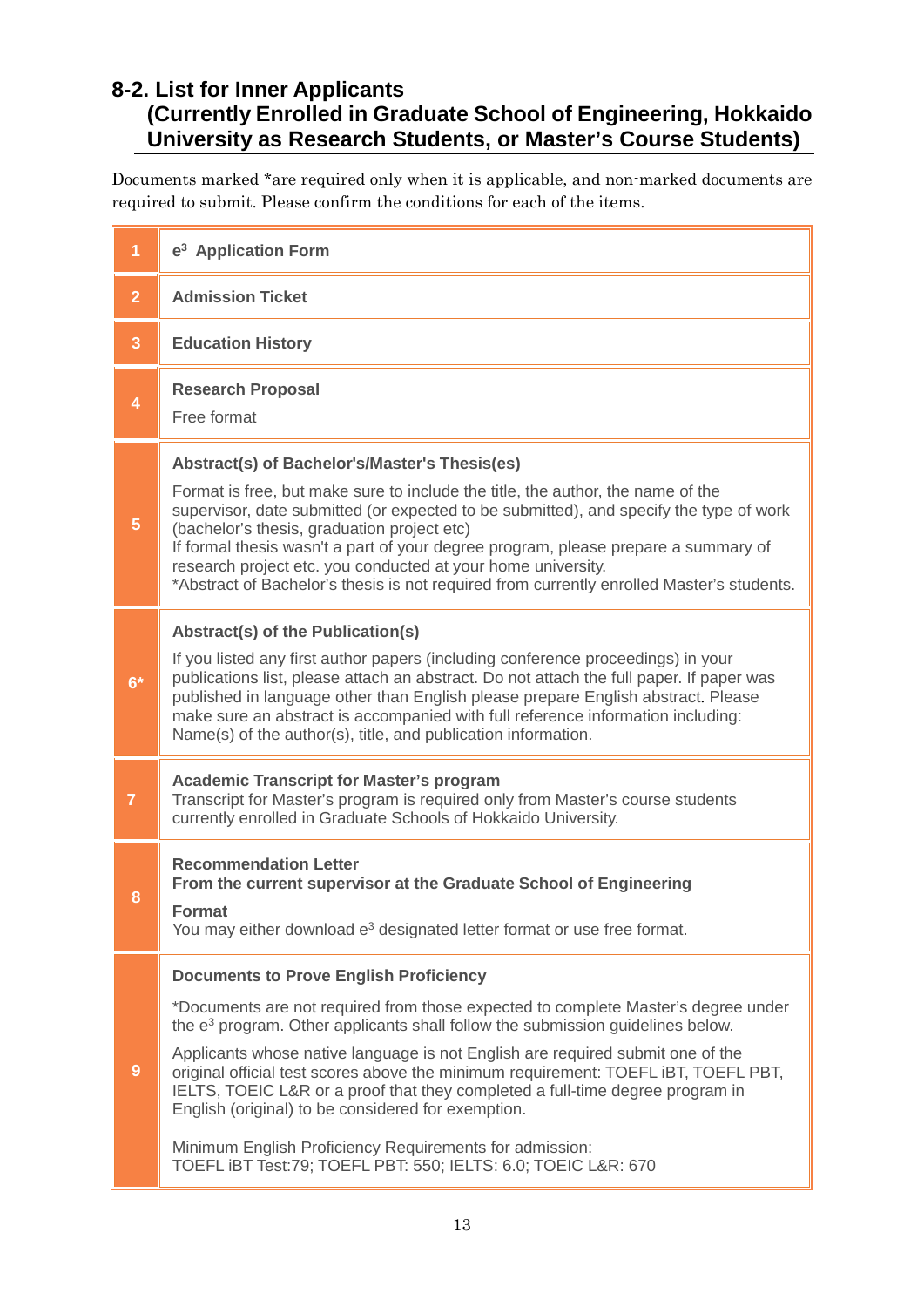| <b>Accepted Tests</b>                     | <b>Not Accepted Tests</b>                                                                     |
|-------------------------------------------|-----------------------------------------------------------------------------------------------|
| <b>TOEIC Listening &amp; Reading test</b> | TOEIC IP, TOEIC Speaking & Writing<br>Tests, TOEIC Speaking Test, TOEIC<br><b>Bridge Test</b> |
| TOEFL IBT, TOEFL PBT                      | <b>TOEFLITP</b>                                                                               |
| <b>IELTS</b> (Academic)                   | <b>IELTS (General Training)</b>                                                               |

#### **Notes on Submission:**

**TOEFL -** Test reports can be requested to directly send to the e<sup>3</sup> program office. If you specify that the test report form is sent directly to the e<sup>3</sup> program office, you do not need to submit the original of the test score by yourself. **Institutional code**: 8648

**IELTS** –Scores can be also requested to be sent directly to the e<sup>3</sup> program office. Please specify it in the application form. If you specify that the test report form is sent directly to the  $e<sup>3</sup>$  program office, you do not need to submit the score by yourself.

#### **Period of Validity**

The test shall be taken within the last two years from the application deadline (June 6, 2018).

#### **Exemptions**

- Applicants whose native language is English
- Applicants who graduated or are expected to graduate from a **full-time bachelor's degree program** where the medium of instruction is English
- Applicants who graduated or are expected to graduate from a **full-time Master's degree program** where the medium of instruction is English

To be considered for exemption, the applicant has to submit a proof that medium of instruction (MI) at the university/program was English, such as official MI certificate issued by the university, MI being specified in the official transcript or graduation certificate, official letter from the institution. Such proof is not required for the countries where English is the first language.

If you have any concerns whether you qualify as a native speaker of English, please directly inquire to the e<sup>3</sup> program well advance of the deadline.

### **<sup>10</sup> Photocopy of Passport**

The page showing your photo, nationality and name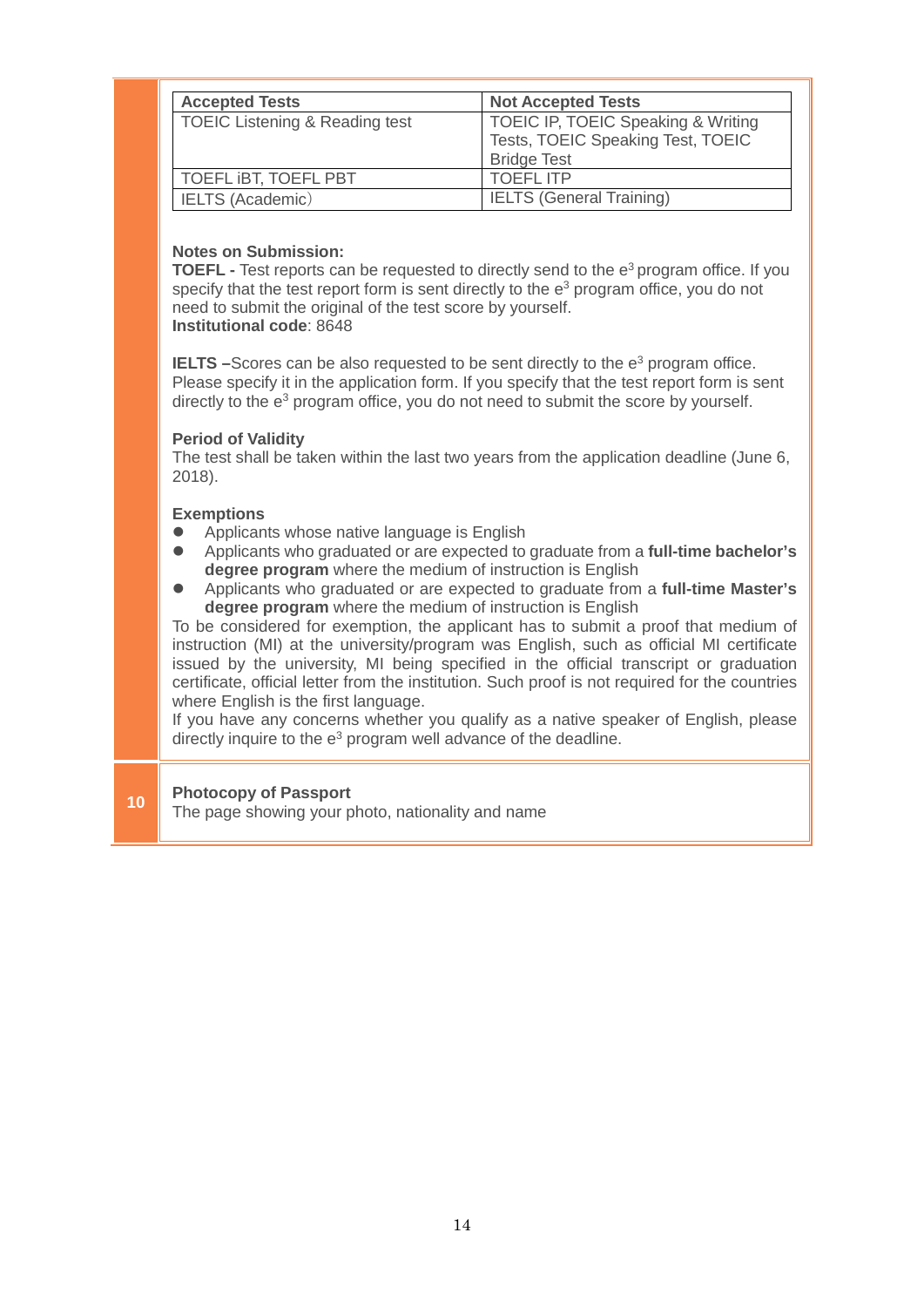## <span id="page-16-0"></span>**Submission**

Submitted documents must reach the  $e<sup>3</sup>$  program office no later than the application deadline. Hard copies of the application documents shall be submitted by the registered airmail, courier service or other services that provide tracking and delivery confirmation options (DHL, FedEX, EMS, etc).

It is applicants' own responsibility to estimate the required delivery time in order to meet the application deadline. Application will not be accepted if the hard copies are delivered past the deadline.

The e3 program office will not respond to inquiries regarding the delivery and receipt of individual application documents. Once your documents are delivered and processed, you will receive a notification from the  $e^3$  program. The notification will usually be sent within 3 working days of the documents delivery to the  $e^3$  program office.

| Address: | English Engineering Education (e <sup>3</sup> ) Program Office<br>c/o International Affairs Office (A1-58) |  |  |
|----------|------------------------------------------------------------------------------------------------------------|--|--|
|          | Graduate School of Engineering, Hokkaido University                                                        |  |  |
|          | Kita 13 Nishi 8, Kita-ku, Sapporo, Hokkaido 060-8628, Japan                                                |  |  |
|          | Tel: +81 11 706 8089 Fax: +81 11 706 8094                                                                  |  |  |
|          |                                                                                                            |  |  |

Inner applicants already enrolled in Hokkaido University can bring the documents directly to the e3 program office.

# <span id="page-16-1"></span>**9. Payment of the Examination Fee**

Examination fee payment must be completed during the period of application/examination fee payment after the applicant received a guidance to submit the formal application. Applicants nominated for the MEXT and CSC scholarships and those who are expected to graduate from any Master's degree program of Graduate Schools of Hokkaido University are exempted from the payment of the examination fee. In case the results of these scholarship nomination are not confirmed before the application deadline, the payment of the examination fee can be deferred. In such situation, please contact the  $e^3$  office.

- Amount of Application fee: 30,000 JPY
- Payment method:
	- Examination fee payment shall be completed through the application website  $(\text{http://e-apply.jp/e/hokudai-eng})$  during the application period. You can use a credit card. If you are currently residing in Japan, you can also pay through a convenience store.
	- An additional amount of 500 JPY is charged for the transaction.
	- You are not required to submit any receipt or confirmation of the payment.

Important: All application materials have to be submitted to the  $e<sup>3</sup>$  program office before the deadline to complete the application process. Application will not be accepted if the originals of application materials are not delivered by the deadline. The examination fee is norefundable for any cases.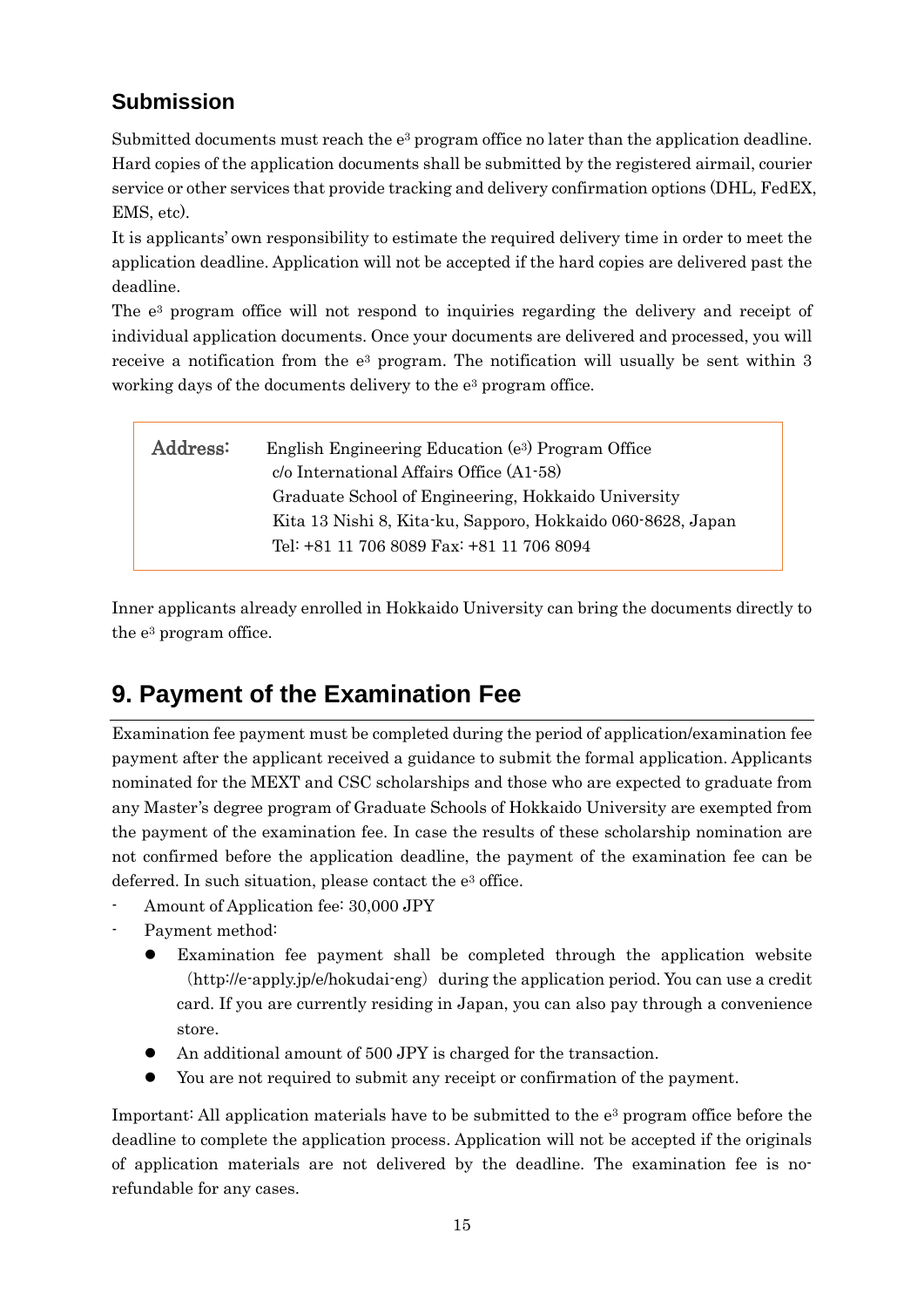# <span id="page-17-0"></span>**10. Examination Date, Time and Subjects**

### [Master's Program]

### Division of Applied Physics

Examination Date, Time and Subjects

| Date              | Time                 | Subject             |                                                                                                                                                                                                                                               |
|-------------------|----------------------|---------------------|-----------------------------------------------------------------------------------------------------------------------------------------------------------------------------------------------------------------------------------------------|
| Aug.8 (Wed), 2018 | $9:00 \sim$<br>16:00 | Oral<br>Examination | Applied mathematics (Ordinary<br>differential equation, Fourier analysis,<br>Laplace transform, Vector calculus, Complex<br>analysis, Matrix), Mechanics,<br>Electromagnetism, Thermodynamics and<br>Statistical mechanics, Quantum mechanics |
| Aug.9 (Thu), 2018 | $9:00 \sim$<br>12:00 | Interview           |                                                                                                                                                                                                                                               |

## Division of Field Engineering for the Environment, Division of Engineering and Policy for Sustainable Environment, Division of Environmental Engineering, Division of Sustainable Resources Environment, Cooperative Program for Resources Engineering

Examination Date, Time and Subjects

| Date                   | Time                 |                        | Other                                                                                                                                                                                                                                                                                                                           |                                                                                                                      |
|------------------------|----------------------|------------------------|---------------------------------------------------------------------------------------------------------------------------------------------------------------------------------------------------------------------------------------------------------------------------------------------------------------------------------|----------------------------------------------------------------------------------------------------------------------|
|                        | $9:00 \sim$<br>12:00 | Written<br>Examination | $-Math$<br>Linear algebra, Calculus, and<br>Differential equations<br>-Physics:<br>Dynamics and Thermodynamics<br>$-Chemistry:$<br>Chemical bonding and molecular<br>structures, Chemical equilibrium,<br>and Chemical reaction kinetics                                                                                        | 2 subjects from 3.<br>Please ask your<br>potential supervisor<br>for the subjects that<br>you will have to<br>take.  |
| Aug.8(Wed)<br>,2018    | 13:00~<br>16:00      | Written<br>Examination | Fluid engineering<br>Structural mechanics<br>Soil/Rock mechanics<br>Concrete engineering<br>Mathematical method for planning<br>Geological basics<br>Physical chemistry<br>Microbial engineering<br>Thermodynamics<br>Reaction engineering<br>Separation engineering<br>Environmental statistics<br>Earth environmental science | 3 subjects from 13.<br>Please ask your<br>potential supervisor<br>for the subjects that<br>you will have to<br>take. |
| Aug.9 $(Thu)$<br>,2018 | $9:00 \sim$<br>12:00 | Interview              |                                                                                                                                                                                                                                                                                                                                 |                                                                                                                      |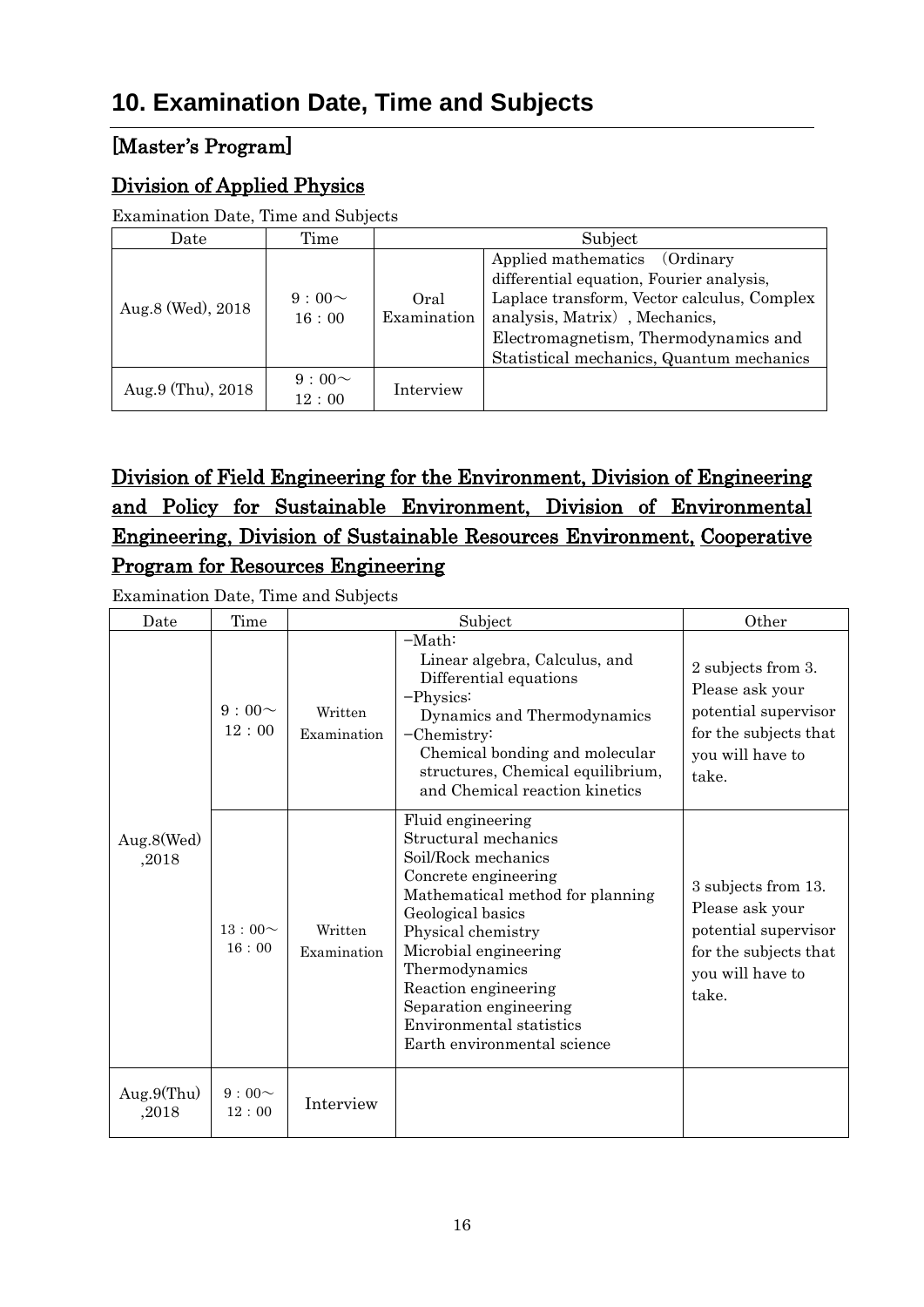## Division of Architectural and Structural Design, Division of Human Environmental Systems

Examination Date, Time and Subjects

| Date                    | Time                 | Subject                |                                                                                                                                                                                                                                                                                                                                                                 | Other                                                                                                        |
|-------------------------|----------------------|------------------------|-----------------------------------------------------------------------------------------------------------------------------------------------------------------------------------------------------------------------------------------------------------------------------------------------------------------------------------------------------------------|--------------------------------------------------------------------------------------------------------------|
|                         | $9:00 \sim$<br>12:00 | Written<br>Examination | [Division of Architectural and<br>Structural Design]<br>Basics of architecture and<br>structural design (structural<br>dynamics, architectural<br>structures, architectural<br>materials and construction,<br>architectural environment,<br>architectural planning, history<br>of architecture and cities,<br>urban planning, and urban<br>disaster management) |                                                                                                              |
| Aug. $8$ (Wed),<br>2018 |                      |                        | [Division of Human<br>Environmental Systems]<br>Basics of architecture and<br>structural design (Same as<br>above) Fundamental<br>Environmental Engineering<br>(heat transfer engineering,<br>engineering thermodynamics,<br>environmental physiology,<br>thermal environmental<br>engineering)                                                                 | Choose 1<br>subject<br>from 2.                                                                               |
|                         | 13:00~<br>$16:00$    | Written<br>Examination | [Division of Architectural and<br>Structural Design]<br>Structural and urban safety<br>design Space planning<br>[Division of Human]<br>Environmental Systems]<br>Planning and Performance for<br><b>Built Environment Building</b><br>Science and Space Planning                                                                                                | Take the<br>same<br>subject as<br>the title<br>of course<br>you would<br>like to take<br>in the<br>division. |
| Aug.9 (Thu),<br>2018    | $9:00\sim$<br>12:00  | Interview              |                                                                                                                                                                                                                                                                                                                                                                 |                                                                                                              |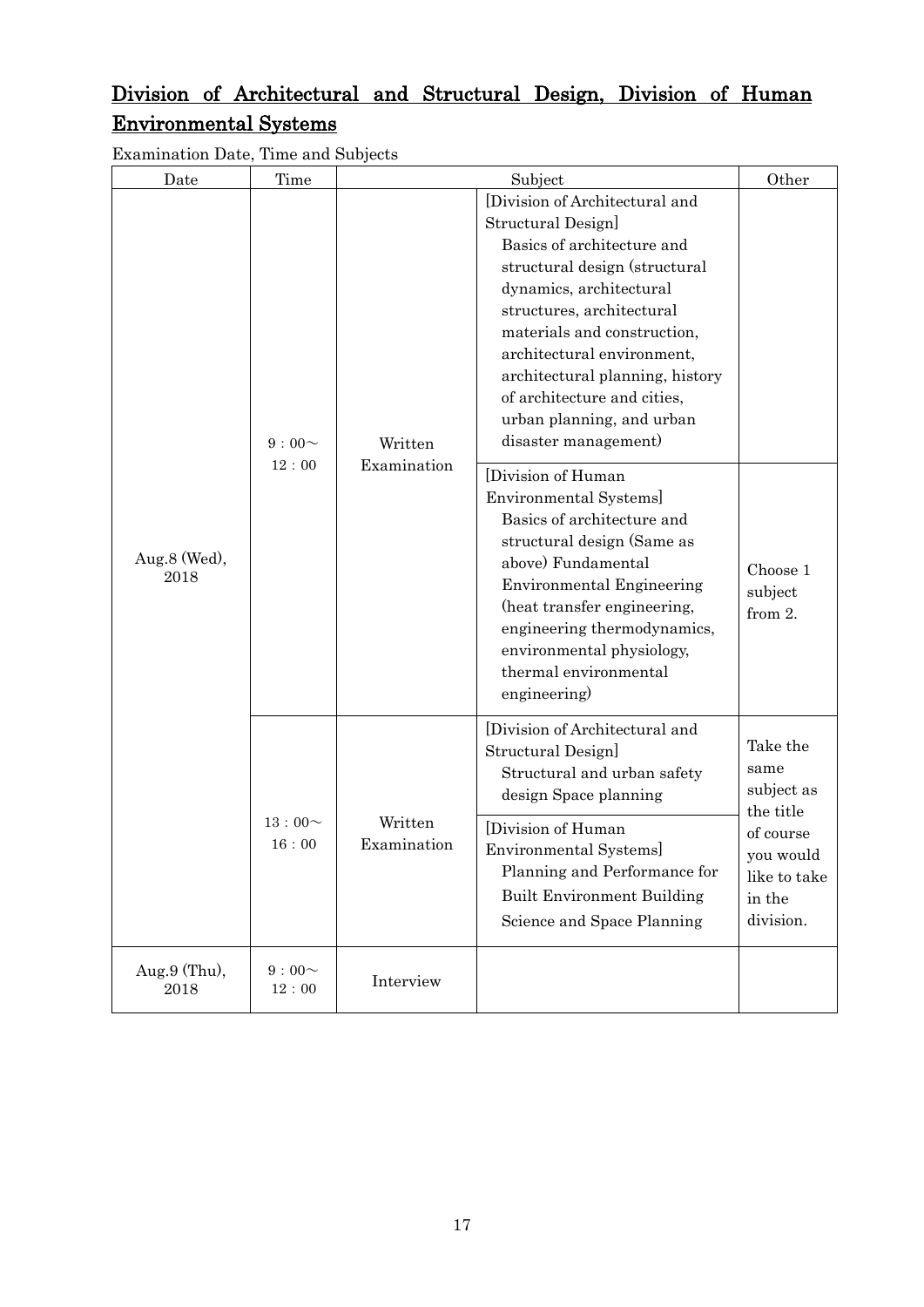# [Doctoral Program]

Examination Date and Time, Selection Method

| Division                       | Examination Date and Time, Selection Method                              |
|--------------------------------|--------------------------------------------------------------------------|
| <b>Applied Physics</b>         | Examination Date and Time: Any of the followings                         |
|                                | Aug.8 (Wed), $2018 \sim \text{Aug.9 (Thu)}$ , $2018$                     |
|                                | Selection Method:                                                        |
|                                | Applicants will be approved or rejected based on an oral exam            |
|                                | related to their major field of study, particularly on their master's    |
|                                | thesis and record of research results, as well as a comprehensive        |
|                                | review of their application materials.                                   |
|                                |                                                                          |
| Materials Science and          | Examination Date and Time: Any of the followings                         |
| Engineering                    | Aug.8 (Wed), $2018 \sim \text{Aug.9}$ (Thu), $2018$                      |
|                                | Selection Method:                                                        |
|                                | Applicants will be approved or rejected based on Master's                |
|                                | thesis or alternative documents, oral exam, foreign language             |
|                                | examination, and research project plan after enrollment.                 |
| Field Engineering for          | Examination Date and Time: Any of the followings                         |
| the Environment                | Aug.8 (Wed), $2018 \sim \text{Aug.9 (Thu)}$ , $2018$                     |
|                                | Selection Method:                                                        |
|                                | Applicants will be approved or rejected based on Master's thesis or      |
|                                | alternative documents, specialized subjects exam, foreign language       |
|                                | examination, and research project plan after enrollment.                 |
| <b>Engineering and Policy</b>  | Examination Date and Time: Any of the followings                         |
| for Sustainable<br>Environment | Aug.8 (Wed), $2018 \sim \text{Aug.9 (Thu)}$ , $2018$                     |
|                                | Selection Method:                                                        |
|                                | Applicants will be approved or rejected based on Master's thesis         |
|                                | or alternative documents, specialized subjects exam, foreign             |
|                                | language examination, and research project plan after enrollment.        |
| Environmental                  | Examination Date and Time: Any of the followings                         |
| Engineering                    | Aug.8 (Wed), $2018 \sim \text{Aug.9 (Thu)}$ , $2018$                     |
|                                | Selection Method:                                                        |
|                                | Applicants will be approved or rejected based on Master's thesis or      |
|                                | documents,<br>alternative<br>specialized<br>exam,<br>foreign<br>language |
|                                | examination, and research project plan after enrollment.                 |
| Sustainable Resources          | Examination Date and Time: Any of the followings                         |
| Engineering                    | Aug.8 (Wed), $2018 \sim \text{Aug.9 (Thu)}$ , $2018$                     |
|                                | Selection Method:                                                        |
|                                | Applicants will be approved or rejected based on Master's thesis or      |
|                                | alternative documents, specialized exam, foreign language                |
|                                | examination, and research project plan after enrollment.                 |
|                                |                                                                          |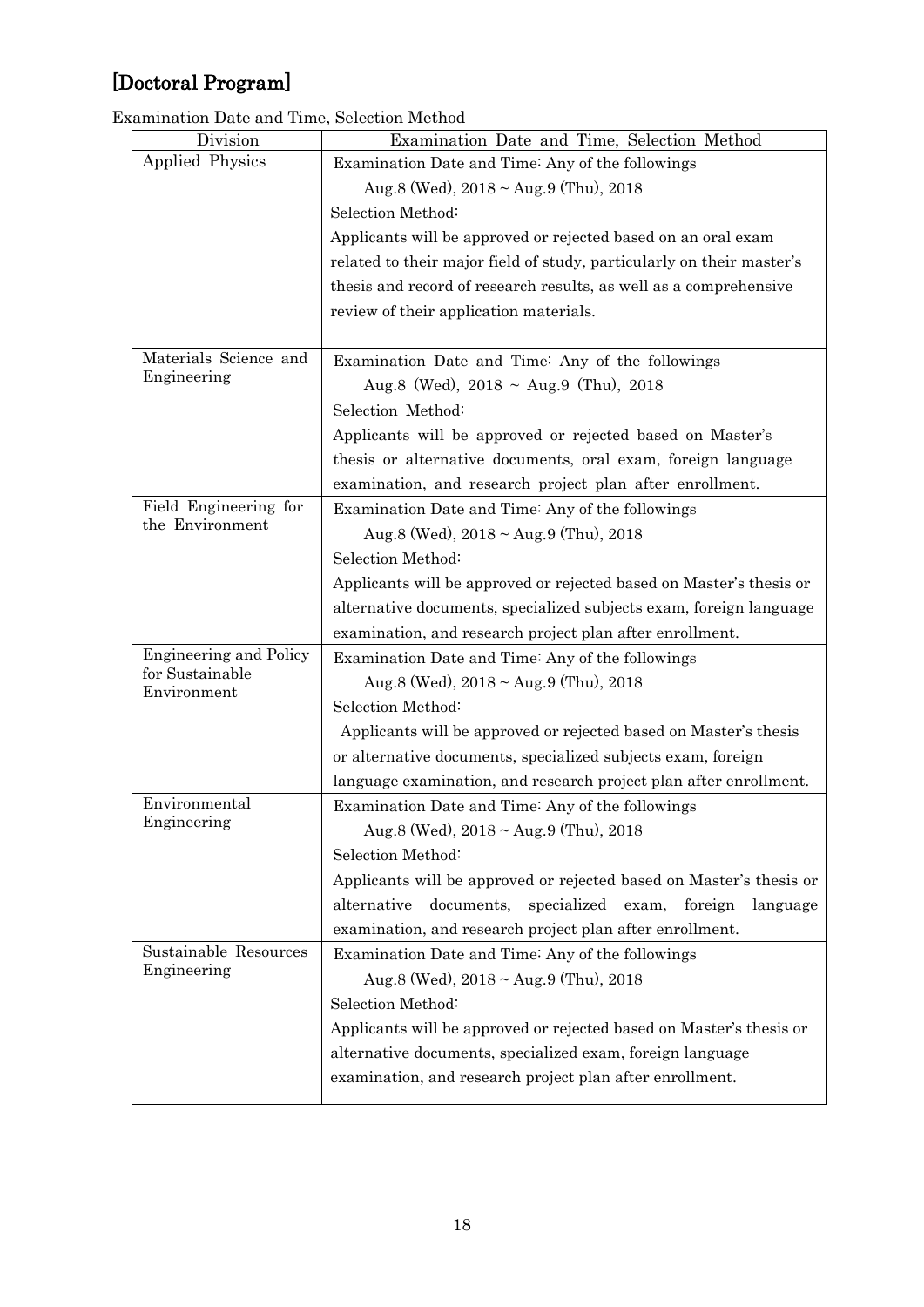## <span id="page-20-0"></span>**11. Examination Results Notification and Admission Certificate**

The examination results are notified by e-mail to the e-mail address provided in the application form. The results are also posted on the notice boards of Graduate School of Engineering.

### <span id="page-20-1"></span>**Admission Certificate**

Admission certificate is sent after August 31.

Admission certificates for the successful applicants are sent out via e-mail in pdf file, unless the originals are required for visa procedure. Please refer to the Section 16 "Visa assistance". In other situations when applicant needs the original of the certificate, he or she shall contact the e3 program office after receiving the certificate by e-mail.

## <span id="page-20-2"></span>**12. Enrollment Fee and Tuition**

### <span id="page-20-3"></span>**Estimated Amount of Fees:**

| Enrollment fee         | 282,000 JPY (At the time of enrollment) |
|------------------------|-----------------------------------------|
| Tuition for a semester | 267,900 JPY (Annual fee: 535,800 JPY)   |

Above fees are subject to change. If any revision is made at the time of admission or while the student is enrolled, the new amount will be applied as of the time of the revision.

If the enrollment fee is not paid during the enrollment procedure period, the applicant will be considered as having no intent to enroll. Information regarding the enrollment procedure and payment methods will be notified together with the examination results to the candidates for October 2018 enrollment. For the candidates for April 2019 admission, additional announcement will be sent around the middle of February 2019.

If tuition is not paid for two semesters, the student will be expelled from Hokkaido University. If you are having problems paying tuition due to financial hardship, you may be eligible for a tuition exemption (or deferment).

Japanese Government Scholarship (MEXT) awardees are exempted from the enrollment fees and tuition for the period of scholarship.

Chinese Scholarship Council (CSC) scholarship awardees are exempted from the enrollment fee and tuition for the period of CSC scholarship specified in the scholarship nomination letter.

### <span id="page-20-4"></span>**Tuition Exemption and Deferment of Enrollment Fee**

Self-supporting graduate students can apply for exemption and/or deferment of the enrollment fee and tuition. Application documents will be sent to admitted candidates for October intake in September and April intake in March by e-mail. The payment of the enrollment fee and tuition fees can be delayed until the announcement of the exemption and/or deferment application results.

### <span id="page-20-5"></span>**Study Support System for PhD Students**

In order to improve the educational and research environment of Doctoral course students,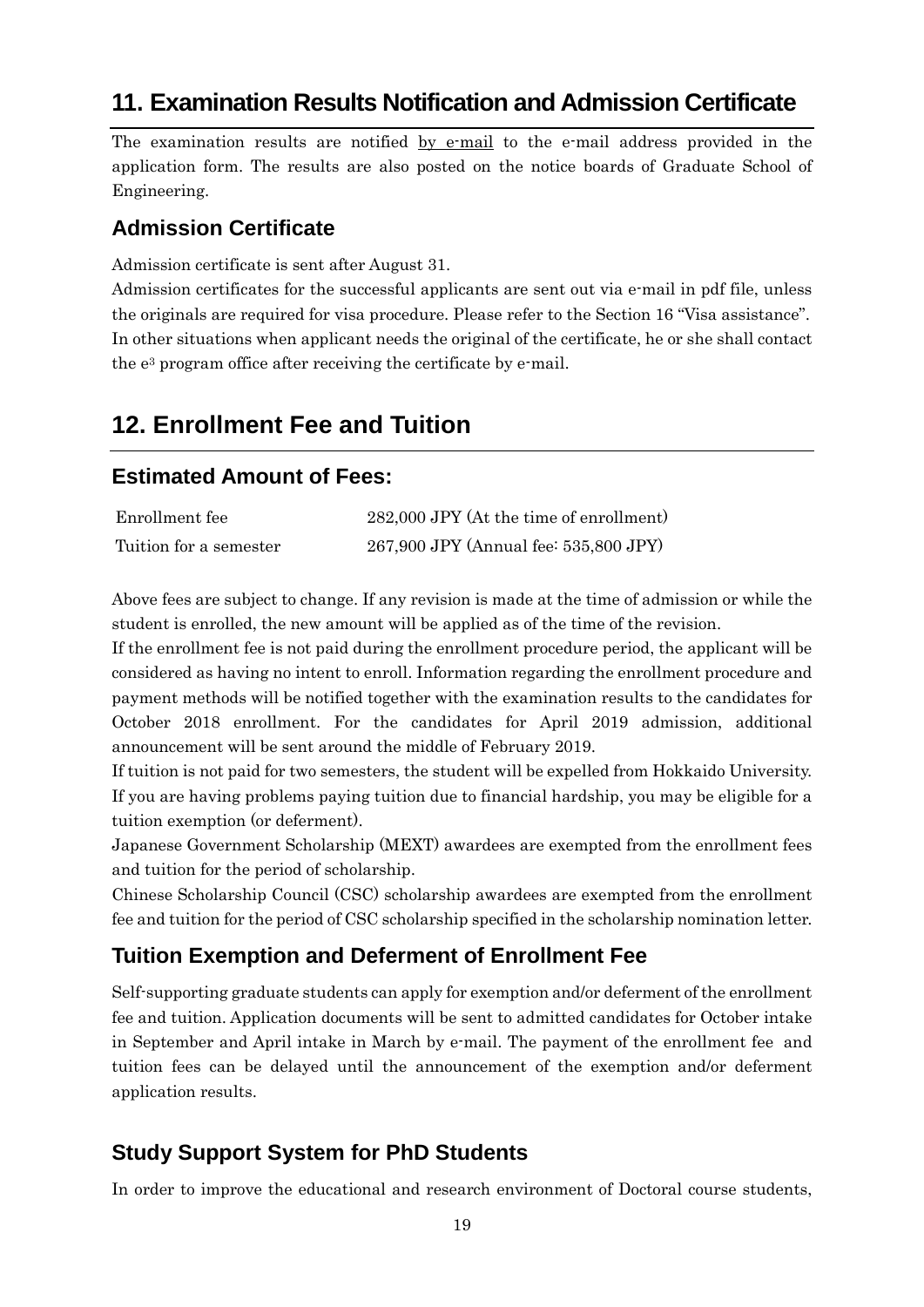Graduate School of Engineering provides support for tuition through the combination of tuition waivers and employment as Research assistant (RA). Doctoral Students eligible to apply for tuition waiver, who also wish to serve as Research Assistant can additionally apply for this support. Applications are distributed to the supervisors around May for Summer semester and in November for Winter semester.

# <span id="page-21-0"></span>**13. Scholarships**

Information on available scholarship programs, eligibility, and the deadlines are provided at e3 program's web page. If you are interested in applying for a scholarship, please check the web-page.

### <span id="page-21-1"></span>**(1) Scholarships with Program's Recommendation**

In case of availability of external scholarship with the recommendation of the program, candidates screening can be conducted either prior or after the submission of the formal application. Please confirm the program's web-page for any available scholarships and screening schedules.

## <span id="page-21-2"></span>**(2) MEXT: Embassy Recommended Candidates**

Applicants who passed the primary screening at a Japanese embassy will be asked to obtain a "Letter of Acceptance" from the graduate schools of their choice. In order to receive acceptance letter from our program, applicants shall prepare admission documents listed in "Application documents" in the section 8-1, and send them by e-mail or upload through the on-line documents submission system.

## <span id="page-21-3"></span>**(3) CSC Scholarship Applicants**

Chinese Council Scholarship (CSC) applicants shall follow the deadline set up by Hokkaido University in order to obtain an acceptance letter. Irrespectively of Hokkaido University's deadline, applicants shall confirm the submission deadlines with their home universities in China and inform the program when submitting the application.

In order to receive an acceptance letter from our program, applicants shall prepare admission documents listed in "Application documents" section together with documents in CSC application guidelines issued by Hokkaido University and send by e-mail or upload through the on-line documents submission system well ahead of the deadline.

The originals of the specified documents shall be submitted before the deadline. For more information, please check the web page.

## <span id="page-21-4"></span>**(4) Other Scholarships**

If an individual is applying for a scholarship which requires a letter from accepting university, a conditional offer letter can be prepared for those passed the preliminary screening.

Potential applicants shall contact the  $e^3$  program office well in advance of the submission deadline of the letter to the scholarship foundation.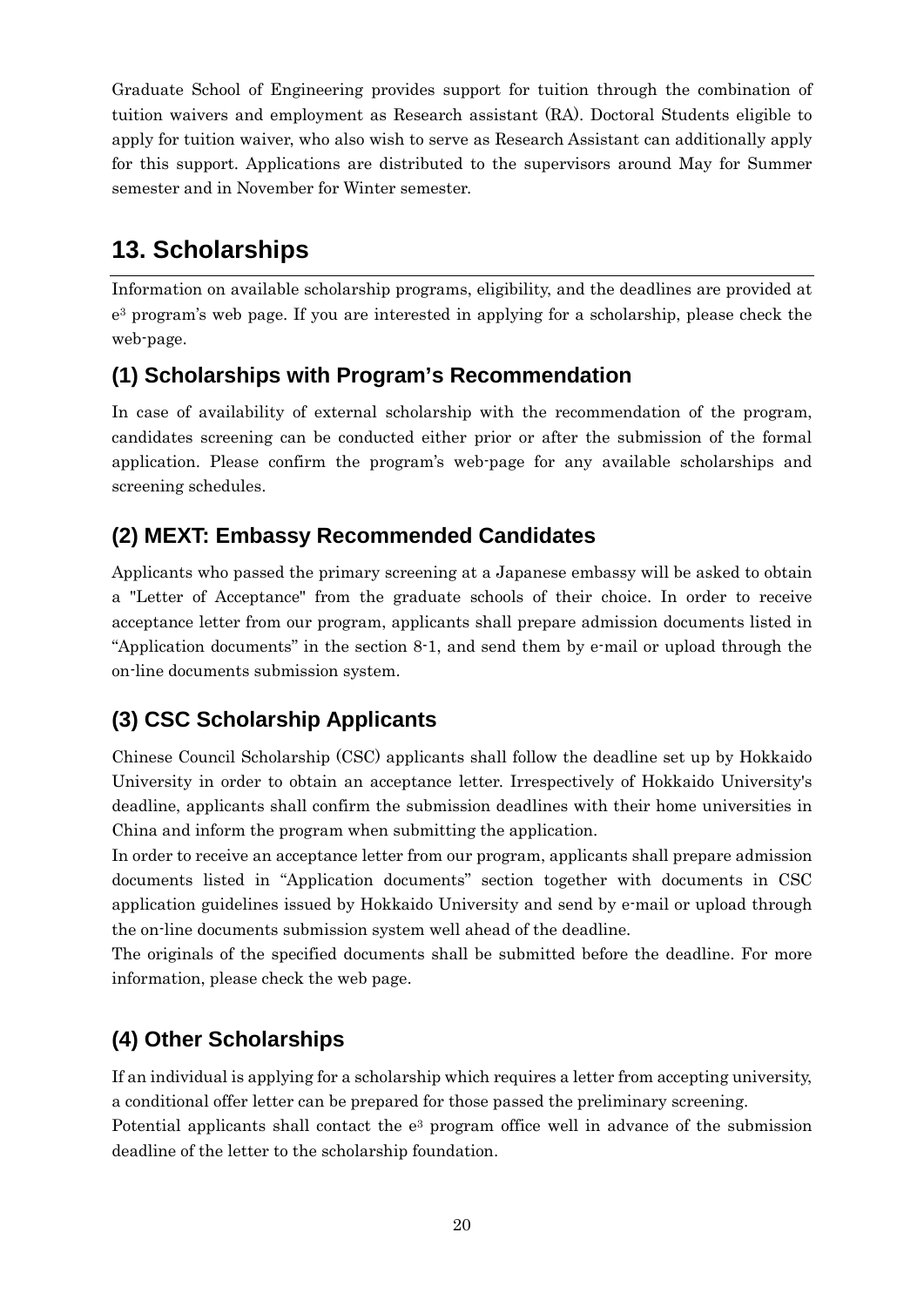### <span id="page-22-1"></span><span id="page-22-0"></span>**Applicants who are Required to Obtain Certificate of Eligibility (COE)**

Once the applicants receive the certificate of passing the entrance examination, the  $e^3$ program office will apply for a COE on behalf of the applicants. After COE is issued, original COE and the certificate for passing the entrance examination will be sent out to each applicant's home address. After receiving the COE, applicants must proceed to apply for a student Visa at a Japanese Embassy or Consulate in their country or region.

## <span id="page-22-2"></span>**The MEXT Scholarship Recipients**

Original acceptance letter will be prepared after the scholarship is confirmed, and posted to one's country so that the scholarship recipient is eligible to apply for VISA without COE.

# <span id="page-22-3"></span>**15. Protection of Personal Information**

(1) All personal information collected by Hokkaido University will be completely protected in compliance with the Act on the Protection of Personal Information Held by Independent Administrative Agencies, etc., and other related acts and pursuant to the Hokkaido University Regulations on Personal Information Management.

(2) Names, addresses, and other personal information provided to the university through application procedures will be used solely for(a)enrollee selection(application processing and the screening process),(b) the announcement of exam results, $(c)$  admission procedures, $(d)$ surveys and research on enrollee selection methods, and (e) related processes.

(3) Some of these processes may be outsourced by the university to a contracted service provider(hereinafter referred to as "contractor"). All or some of the personal information provided by applicants may be provided to the contractor only as needed to perform the tasks for which it has been contracted.

(4) Personal information obtained through application procedures will be used only for those who are admitted for (a) school administration purposes (student registration, academic counseling, etc),(b)student support services(health management, scholarship applications, etc.),and(c)tuition and other administrative purposes.(Personal information of applicants for Cooperative Program for Resources Engineering will be used in Kyushu University for the purpose of  $(a)$  and  $(b)$ .)

(5) Of the personal information described in item(4)above, only names and addresses will be used to facilitate communication with students from the Hokkaido University Frontier Foundation and organizations related to Hokkaido University, such as(a)the Hokkaido University Athletic Union, and(b)Hokkaido University Faculty of Engineering "Hokkokai".